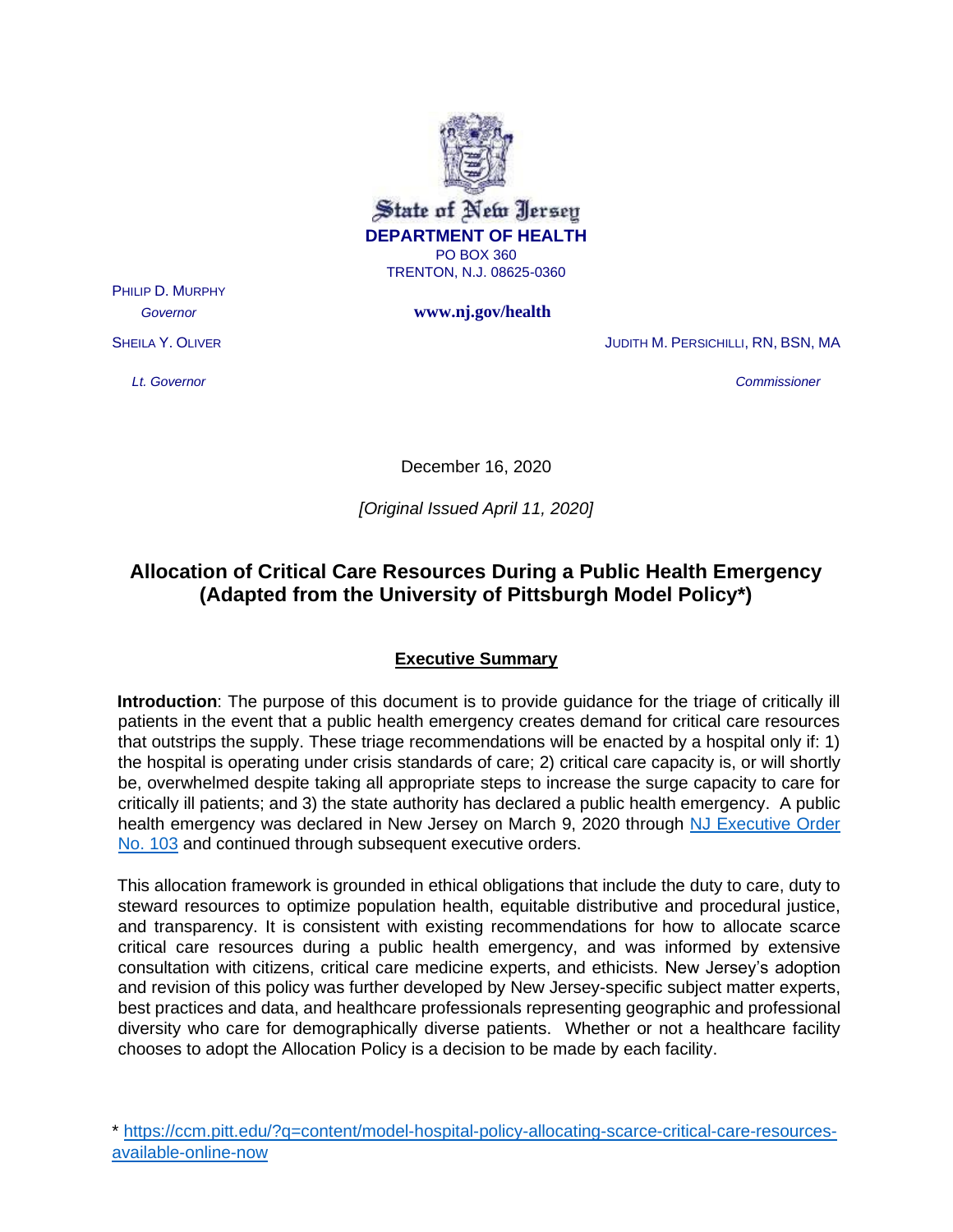This document describes 1) the creation of triage teams to ensure consistent decision making; 2) allocation criteria for initial allocation of critical care resources; and 3) reassessment criteria to determine whether ongoing provision of critical care resources are justified for individual patients.

**Section 1. Creation of triage teams**: Clinicians treating patients will not make triage decisions. Instead, each hospital will designate an acute care triage team, consisting of a physician supported by a nurse and administrator, who will apply the allocation framework described in this document. The physician and nurse preferably should have past experience in caring for patients in a critical care unit (including, but not limited to, an ICU, CCU, PACU, SICU, ED). The separation of the triage role from the clinical role is intended to promote objectivity, avoid conflicts of commitments, and minimize moral distress. The triage team will also be involved in patient or family appeals of triage decisions, and in collaborating with the attending physician to disclose triage decisions to patients and families. Facilities should provide training to the triage teams and hospital/system decision-makers and health care staff in advance of implementation of adopted allocation policies.

**Section 2. Allocation criteria for Intensive Care Unit/Critical Care admission:** This allocation framework is based primarily on two considerations: 1) saving lives; and 2) saving life-years, both within the context of ensuring meaningful access for all patients and individualized patient assessments based on objective medical knowledge. All patients who meet usual medical indications for intensive care unit (ICU)/critical care beds and services will be assigned a priority score using a 1-8 scale (lower scores indicate higher likelihood of benefit from critical care), derived from 1) patients' likelihood of surviving to hospital discharge, assessed with an objective and validated measure of acute physiology (e.g., the Sequential Organ Failure Assessment (SOFA) score); and 2) the likelihood of death within a few years, as outlined in **Table 1**, even if the patient survived their acute critical illness. This raw priority score may be converted to three color-coded priority groups (e.g., high, intermediate, and low priority) if needed to facilitate streamlined implementation in individual hospitals. All patients will be eligible to receive critical care beds and services regardless of their priority score, but available critical care resources will be allocated according to priority score, such that the availability of these services will determine how many patients will receive critical care. Patients who are triaged to not receive ICU/critical care beds or services will be offered appropriate medical care, including palliative care, intensive symptom management and psychosocial support.

Note that the SOFA scoring system is not appropriate for use in children or neonates. Because there is no evidence-based data on how to triage children specifically for ventilator allocation based on these clinical factors, a triage officer/team must use best clinical judgment as outlined in appendices describing allocation policies for neonatal patients and for pediatric patients.

**Section 3. Reassessment for ongoing provision of critical care/ventilation:** The triage team will conduct periodic reassessments of all patients receiving ICU/critical care services during times of crisis (i.e., not merely those initially triaged under the crisis standards). The timing of reassessments should be based on evolving understanding of typical disease trajectories and of the severity of the crisis. A multidimensional, individualized assessment should be used to quantify changes in patients' conditions, such as recalculation of severity of illness scores, appraisal of new complications, and treating clinicians' input. Patients showing improvement will continue to receive ICU/critical care services until the next assessment. Patients showing substantial clinical deterioration that portends a very low chance for survival will have critical care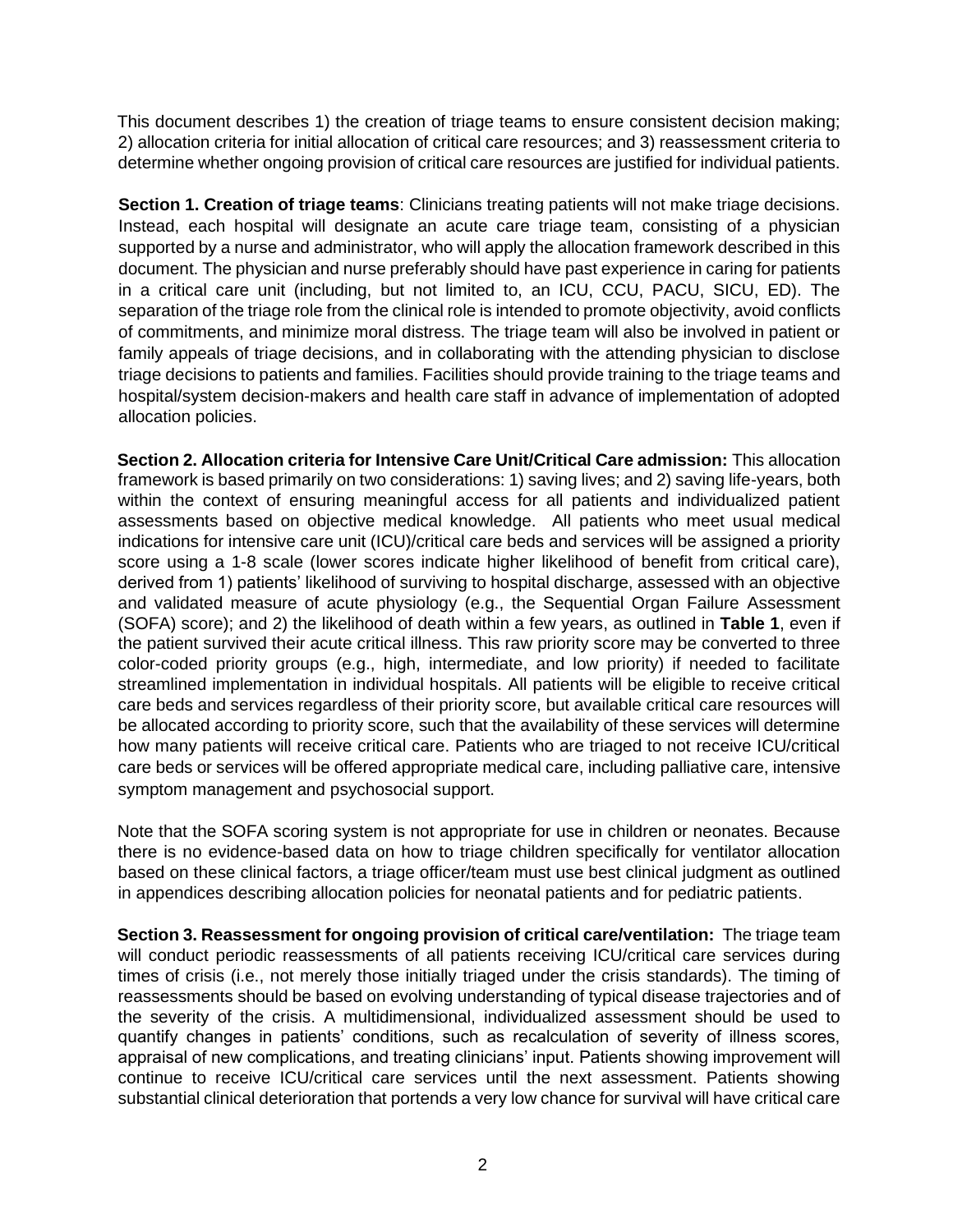discontinued. These patients will receive medical care, including palliative care, intensive symptom management and psychosocial support. Where available, specialist palliative care teams will provide additional support and consultation.

#### **Introduction & Ethical Considerations**

The purpose of this document is to provide guidance for the triage of critically ill patients in the event that a public health emergency creates demand for critical care resources (e.g., ventilators, critical care beds) that outstrips the supply. These triage recommendations will be enacted by a hospital only if: 1) the hospital is operating under crisis standards of care; 2) critical care capacity is, or will shortly be, overwhelmed despite taking all appropriate steps to increase the surge capacity to care for critically ill patients; and 3) the state authority has declared a public health emergency. This allocation framework is grounded in ethical obligations that include the duty to care, duty to steward resources to optimize population health, equitable distributive and procedural justice, and transparency.

Use of this policy is associated with state statutory and administrative law, such as P.L.2020, c.18, Department of Health Executive Directive No. 20-006, and Office of the Attorney General Law Enforcement Directive No. 2020-03.

**Ethical goals of the allocation framework:** Consistent with accepted standards during public health emergencies, a goal of the allocation framework is to achieve maximum benefit for populations of patients, often expressed as doing the greatest good for the greatest number while promoting just distribution of benefits, burdens, and costs.<sup>1,2</sup> It should be noted that this goal is different from the traditional focus of medical ethics, which is centered on promoting the well being of individual patients.<sup>3</sup> In addition, the framework is designed to achieve the following:

- 1. Create meaningful access to ICU/critical care services for all patients. All patients who are eligible for ICU/critical care services during ordinary circumstances remain eligible for such services, and there are no exclusion criteria based on age, disability, or other factors;
- 2. Ensure that all patients receive individualized assessments by clinicians, based on the best available objective medical evidence;
- 3. Ensure that no one is denied care based on stereotypes, assessments of quality of life, perceived social worth, perceived quality of life, life-table expectancy or judgments about a person's "worth" based on the presence or absence of disabilities, mental health diagnoses, or other factors;
- 4. Ensure that discrimination based on race, age, creed, color, ethnicity, national origin, nationality or immigration status, ancestry, marital status, domestic partnership or civil union status, sex, affectional or sexual orientation, gender identity or expression, disability status, place of residence or homelessness status, socioeconomic status, justice system involvement, or insurance status is explicitly avoided; and, to the extent possible, those making allocation decisions should be unaware of these patient characteristics.

**No use of categorical exclusion criteria:** The allocation framework described in this document differs in two important ways from other allocation frameworks.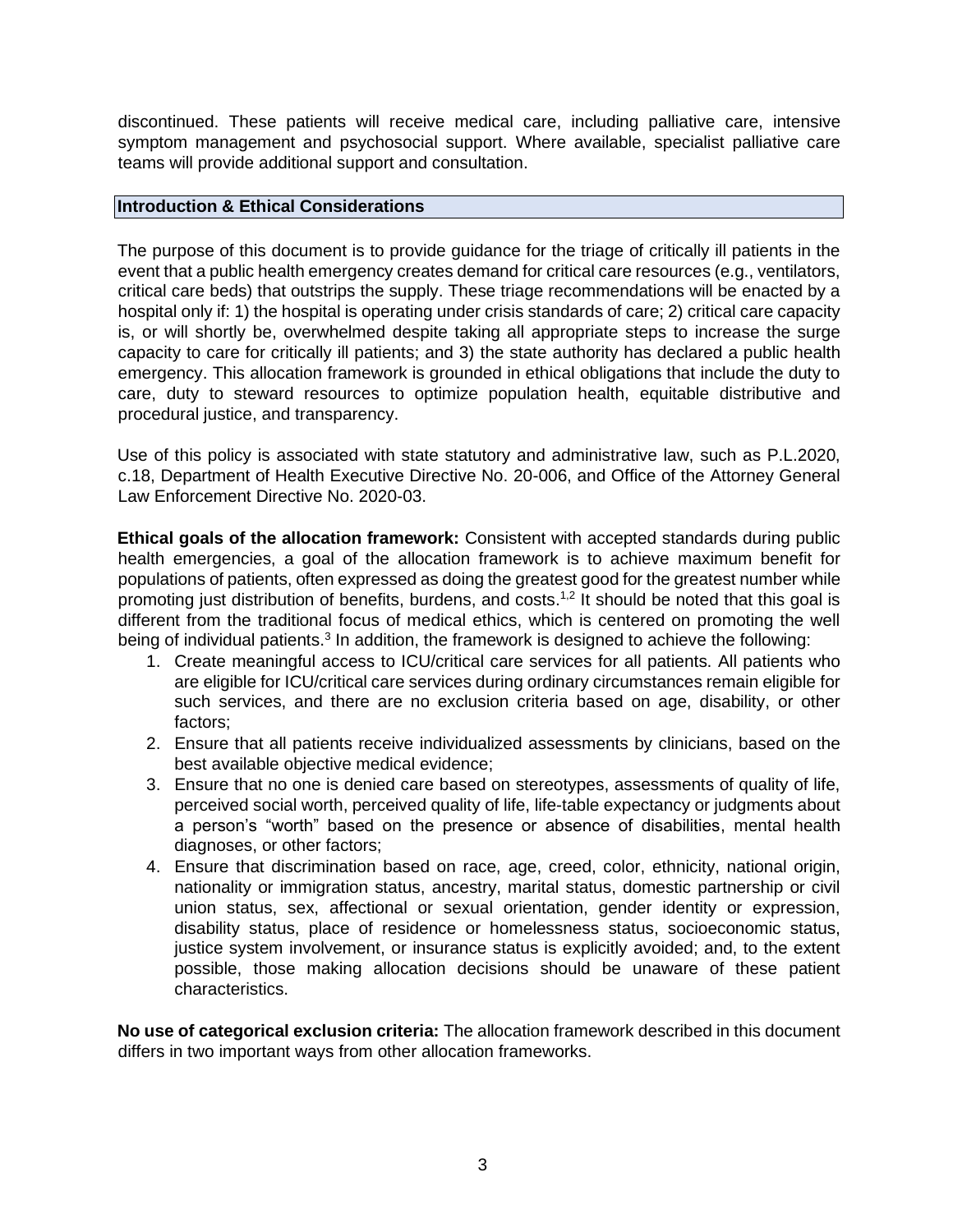First, it does not categorically exclude any patients who, in other circumstances, would be eligible for critical care resources. Instead, all patients are treated as eligible to receive critical care resources and are prioritized based on potential to benefit from those resources; the availability of critical care resources determines how many patients in priority groups can receive critical care.

There are compelling reasons to not use exclusion criteria. Categorically excluding patients would make many think that their lives are "not worth saving," leading to justified perceptions of discrimination and fear of the health system. Moreover, categorical exclusions are too rigid to be used in a dynamic crisis, when critical care resources shortages will likely surge and decline episodically during the public health emergency. In addition, such exclusions violate a fundamental principle of public health ethics: to use the means that are least restrictive to individual liberty to accomplish the public health goal. Categorical exclusions are not necessary because less restrictive approaches are feasible, such as allowing all patients to be eligible and giving priority to those most likely to benefit.

Second, the allocation framework goes beyond simply attempting to maximize the number of patients who survive to hospital discharge, because this is a thin conception of doing the greatest good for the greatest number.<sup>4</sup> Instead, within the context of keeping all patients eligible, the allocation framework also attempts to increase overall survival. Some priority is given to patients who do not have a very limited life expectancy, even if those patients survived the acute critical illness.

There is precedent for using this criterion in allocation of scarce medical resources; U.S. rules to allocate lungs for transplantation incorporate patients' expected duration of survival after transplantation, not simply whether transplantation will avert impending death.<sup>5</sup> Extensive consultation with citizens, ethicists, and critical care medical experts informed the principles and processes adopted in this document.<sup>6</sup> New Jersey's adoption and revision of this policy was further informed by New Jersey-specific subject matter experts, best practices and data, and healthcare professionals representing geographic and professional diversity who care for demographically diverse patients.

### **Additional Principles**

- 1. No institution should have to resort to limiting access to critical care resources, including ventilators, while neighboring, or regional institutions still have capacity. Implementing an allocation plan should be a last resort. Either resources or patients should be moved from one hospital to another to ensure this is the case, regardless of patient's insurance status, or pre-existing contracts between hospitals/systems and insurers. During a declared public health emergency, the New Jersey Department of Health will monitor the availability and demand of scarce resources, such as ventilators and ICU beds, across the state and may take action regarding equitable distribution of such resources to facilities.
- 2. Any allocation system should be equitable (fair) and serve to maximize lives and lifeyears saved (utility). However, considerations of quality-adjusted life years (QALYs) is not appropriate, and could lead to subjective, discriminatory decisions, particularly related to those with disabilities.
- 3. Facilities should provide training to hospital/system decision-makers and health care staff in advance of implementation of adopted allocation policies. Services to attend to provider moral distress should be strengthened.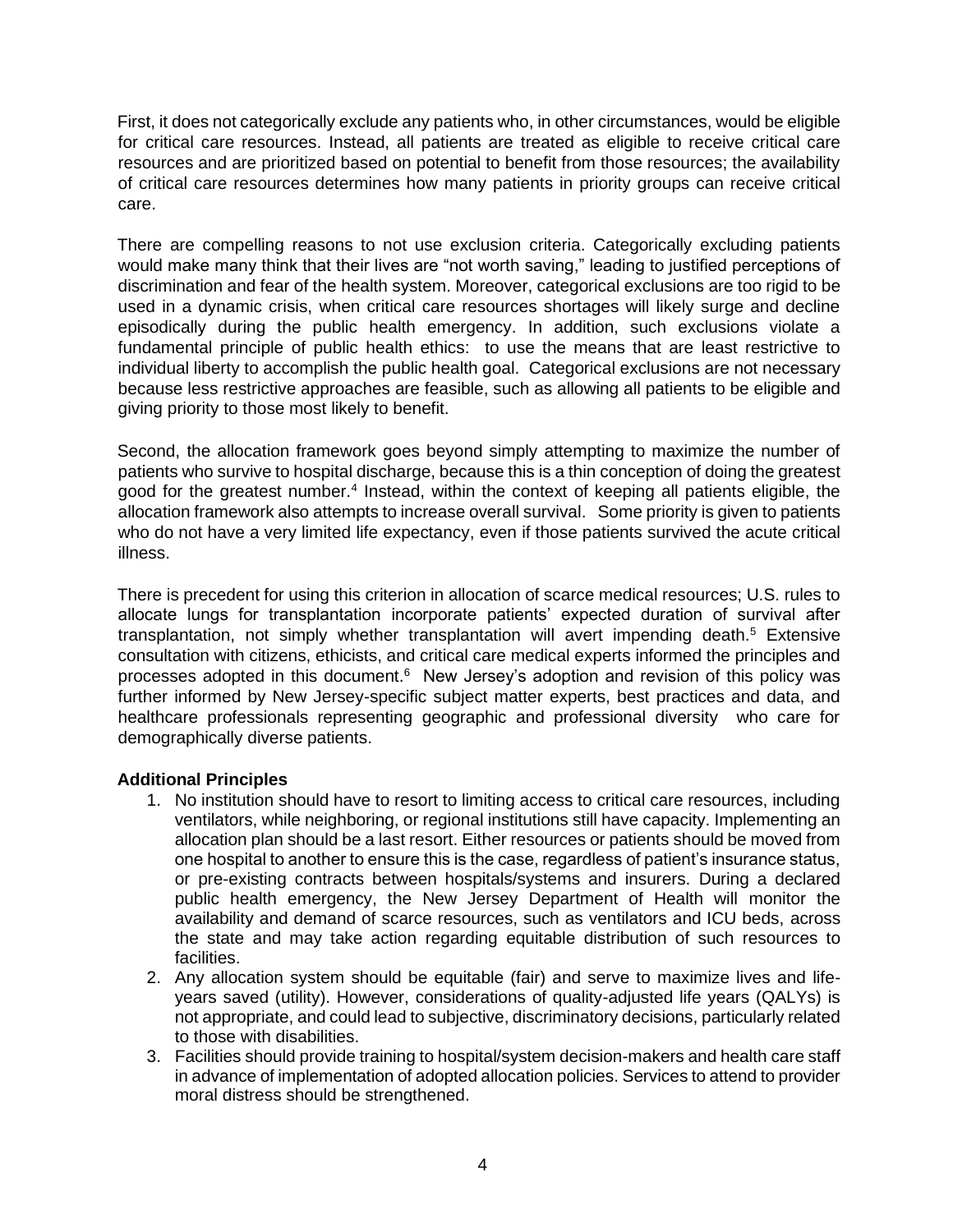- 4. Nothing in this policy shall abrogate the patients' autonomy to opt-out from (refuse) the use of scarce resources (e.g. through use of Practitioner Orders of Life Sustaining Treatment (POLST)or other shared decision-making tools). Patients admitted to general hospitals also retain rights enumerated in N.J.S.A. 26:2H-12.8, including rights pertaining to nondiscrimination, informed consent, facility transfer, and confidentiality.
- 5. If a patient presents to a hospital and has personal medical equipment, such as a ventilator, that equipment will not be confiscated or used for any other patient.

This document describes 1) the creation of triage teams to ensure consistent decision making; 2) allocation criteria for initial allocation of critical care resources; and 3) reassessment criteria to determine whether ongoing provision of scarce critical care resources are justified for individual patients.

#### **Section 1. Creation of triage teams**

The purpose of this section is to provide guidance to create a triage team at each hospital whose responsibility is to implement the allocation framework described in Sections 2 and 3. It is important to emphasize that clinicians treating patients will not make triage decisions. Instead, each hospital will designate a critical care resources triage team, consisting of at least one physician supported by at least one nurse and at least one administrator, who will apply the allocation framework described in this document. These decisions are grounded in public health ethics, not clinical ethics, and therefore a triage team with expertise in the allocation framework should make allocation decisions. The separation of the triage role from the clinical role is intended to enhance objectivity, avoid conflicts of commitments, and minimize moral distress.

### **Lead Triage Officers**

A group of triage officer should be appointed at each hospital facility. Preferable qualities of triage officers include being a physician with established expertise in the management of critically ill patients (e.g. past experience in caring for patients in a critical care unit including, but not limited to, an ICU, CCU, PACU, SICU, ED), strong leadership ability, effective communication and conflict resolution skills, and bioethics expertise where possible. To the extent possible, the lead triage officers shall adequately represent the diversity of the patient populations served by the facility.

Lead triage officers will oversee the triage process, assess all patients, assign a level of priority for each patient, communicate with treating physicians, and direct attention to the highest-priority patients. Each triage officer is expected to make decisions with the team according to the allocation framework described below, which is designed to benefit the greatest number of patients, even though these decisions may not necessarily be best for some individual patients. To optimize effective functioning in a crisis, the triage officer should ideally be well-prepared and trained in advance by means of disaster drills or exercises. The triage officer has the responsibility and authority to apply the principles and processes of this document to make decisions about which patients will receive the highest priority for receiving critical care. She/he is also empowered to make decisions with the team regarding reallocation of critical care resources that have previously been allocated to patients by using the principles and processes in this document. In making these decisions, the triage officer and team should not use principles or beliefs that are not included in this document.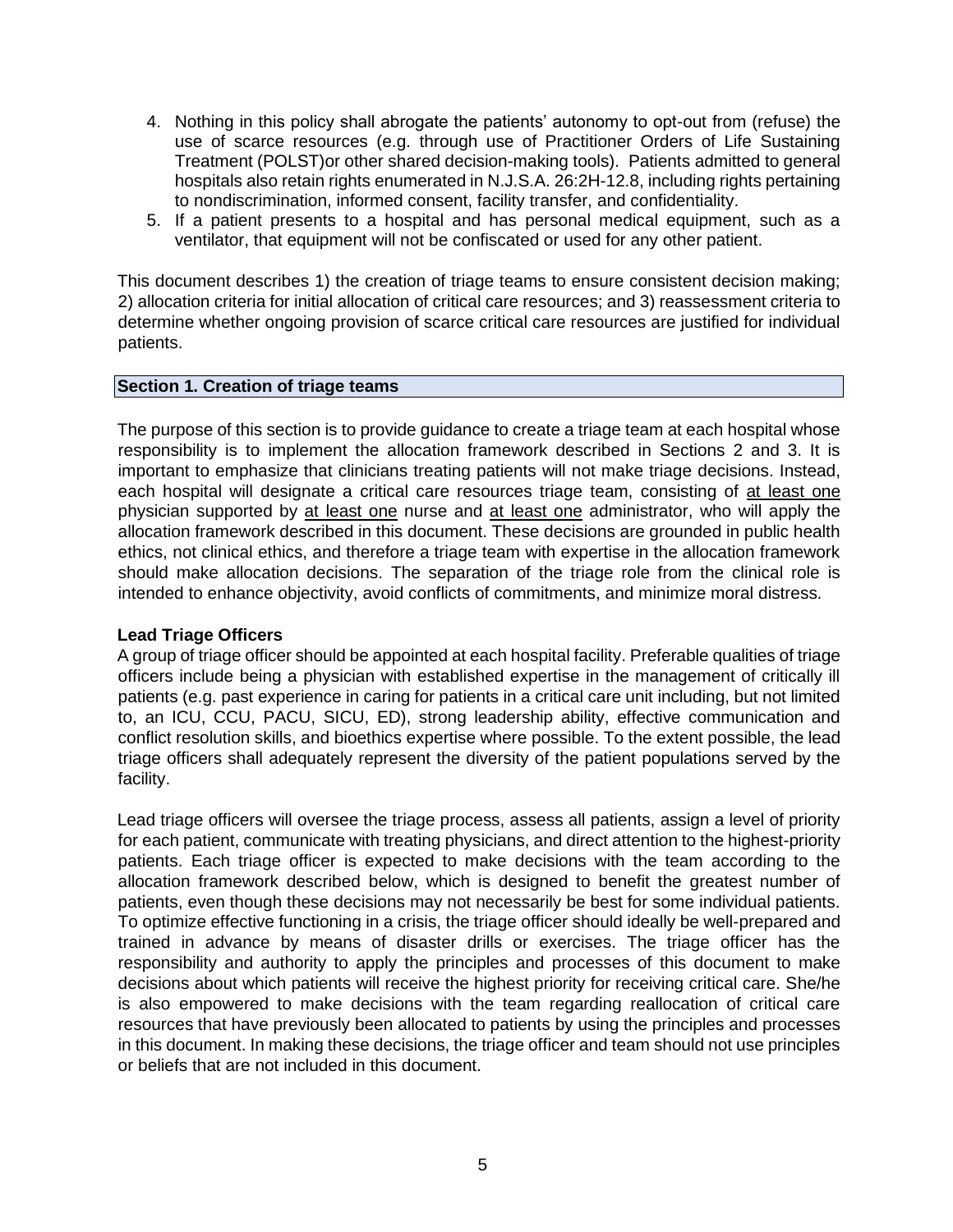So that the burden is fairly distributed, the lead triage officers and team members will be nominated by the chairs/directors of the clinical departments that provide care to critically ill patients. The Chief Medical Officer and the individual responsible for emergency management should approve all nominees. A roster of approved triage officers and team members should be maintained that is large enough to ensure that they will be available on short notice at all times, and that they will have sufficient rest periods between shifts.

#### **Triage Team**

In addition to the lead triage officer, the triage team should also consist of a nurse preferably with past experience in caring for patients in a critical care unit including, but not limited to, an ICU, CCU, PACU, SICU, ED) (even if no longer clinically active), and one administrator who will conduct data-gathering activities, documentation and record keeping, and liaise with the hospital Command Center or bed management . The administrator must be provided with appropriate computer and IT support to maintain updated databases of patient priority levels and scarce resource usage (total numbers, location, and type). To the extent possible, the triage team shall include members who adequately represent the diversity of the patient populations served by the facility The role of triage team members is to provide information to the lead triage officer and help facilitate, support, and document the decision-making process. A representative from hospital administration should also be linked to the team, in order to supervise maintenance of accurate records of triage scores and to serve as a liaison with hospital leadership.

The lead triage officer and team members should function in shifts lasting no longer than 13 hours (to enable 30 minutes of overlap and handoffs on each end). Therefore, there should be two shifts per day to fully staff the triage function. All documentation related to triage team decisions, communication with patients and families, appeals, and supporting documentation should be maintained in patient records and reported daily to appropriate hospital leadership and incident command. Information about the implementation of this policy may be requested from facilities by the New Jersey Department of Health in its oversight functions and to inform any future revisions of this policy.

Facilities should provide training on the allocation policy to the triage teams, hospital/system decision-makers and health care staff in advance of implementation of adopted allocation policies. To the extent possible, the training should include basic bioethics principles and implicit bias concepts.

#### **Triage Mechanism**

The lead triage officer and her/his team will use the allocation framework, outlined in Section 2 below, to determine priority scores of all patients eligible to receive the scarce critical care resource. For patients already being supported by the scarce resource, the evaluation will include reassessment to evaluate for clinical improvement or worsening at pre-specified intervals, as outlined in Section 3 below. The lead triage officer will review the comprehensive list of priority scores for all patients and will communicate with the clinical teams immediately after a decision is made regarding allocation or reallocation of a critical care resource. As the triage process is conducted, the triage team shall be mindful of the role that implicit bias may play in decisionmaking.

#### **Communication of triage decisions to patients and families**

Although the *authority* for triage decisions rests with the lead triage officer and his/her team, there are several potential strategies to *disclose* triage decisions to patients and families.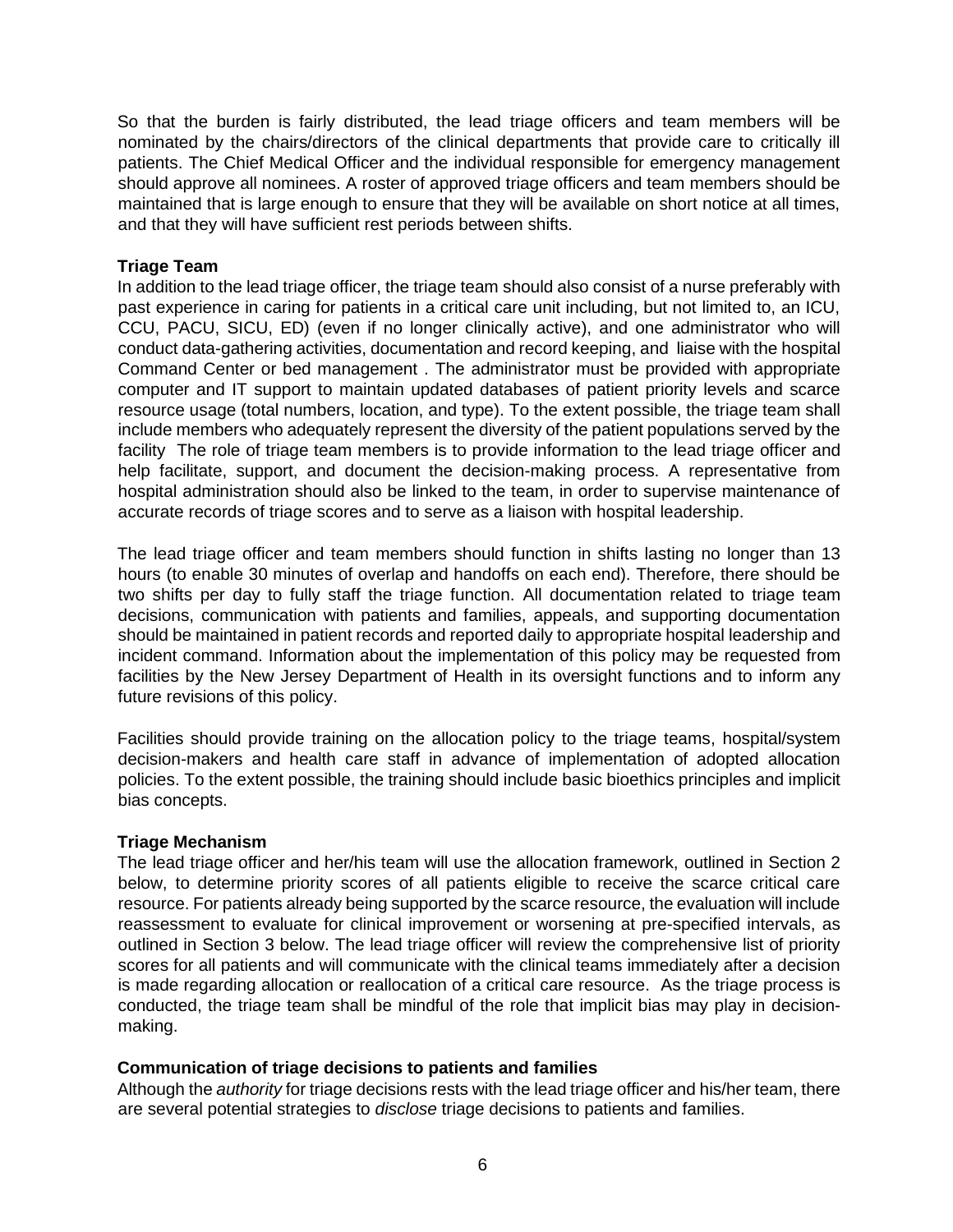Communicating triage decisions to patients and/or their next of kin is a required component of a fair allocation process that provides respect for persons.<sup>7</sup> The lead triage officer should first inform the affected patient's attending physician about the triage decision. Those two physicians (the lead triage officer and the patient's attending physician) should collaboratively determine the best approach to inform the individual patient and family of the triage decision. Options for who should communicate the triage decision include: 1) solely the attending physician; 2) solely the lead triage officer; or 3) a collaborative effort between the attending physician and lead triage officer.

Regardless of the approach, special consideration should be made to ensure that communication of triage decisions is done in a competent and sensitive manner, with racially, ethnically, culturally and linguistically diverse team members available to assist in these communications if possible, and specialized assistive technology, interpretative services, or other reasonable accommodations available for patients and families who require or request it.

The best approach of the three methods outlined above for communication of triage decisions will depend on a variety of case-specific factors, including the dynamics of the individual doctorpatient-family relationship and the preferences of the attending physician. If the attending physician is comfortable with undertaking this decision, such approach is beneficial because the communication regarding triage will bridge naturally to a conveyance of prognosis, which is a responsibility of bedside physicians, and because it may limit the number of clinicians exposed to a circulating pathogen. However, The third (collaborative) approach may also be beneficial in certain circumstances because it may lessen moral distress for individual clinicians and may augment trust in the process, but these benefits must be balanced against the risk of greater clinician exposure. Under this approach, the attending physician would first explain the severity of the patient's condition in an emotionally supportive way, and then the lead triage officer would explain the implications of those facts in terms of the triage decision. The lead triage officer would also emphasize that the triage decision was not made by the attending physician alone but was instead made collaboratively by both physicians after careful consideration of the extraordinary emergency circumstances , and reflects a public health decision. Regardless of who communicates the decision, it may useful to explain the medical factors that informed the decision, as well as the factors that were not relevant (e.g., race, ethnicity, gender, insurance status, perceptions of social worth, immigration status, among others). If resources permit, palliative care clinicians or social workers should be present or available to provide ongoing emotional support to the patient and family.

### **Appeals process for individual triage decisions**

All patients and authorized healthcare representatives who were not allocated critical care resources by the triage process must be advised of their right to appeal these decisions. It is possible that patients, families, or clinicians will challenge individual triage decisions. This appeal mechanism is grounded in principles of fairness and transparency.

Procedural fairness requires the availability of an appeals mechanism to resolve such disputes. On practical grounds, different appeals mechanisms are needed for the initial decision to allocate a scarce resource among individuals, none of whom are currently using the resource, and the decision whether to withdraw a scarce resource from a patient who is not clearly benefiting from that resource. This is because initial triage decisions for patients awaiting the critical care resource will likely be made in highly time-pressured circumstances. Therefore, an appeal will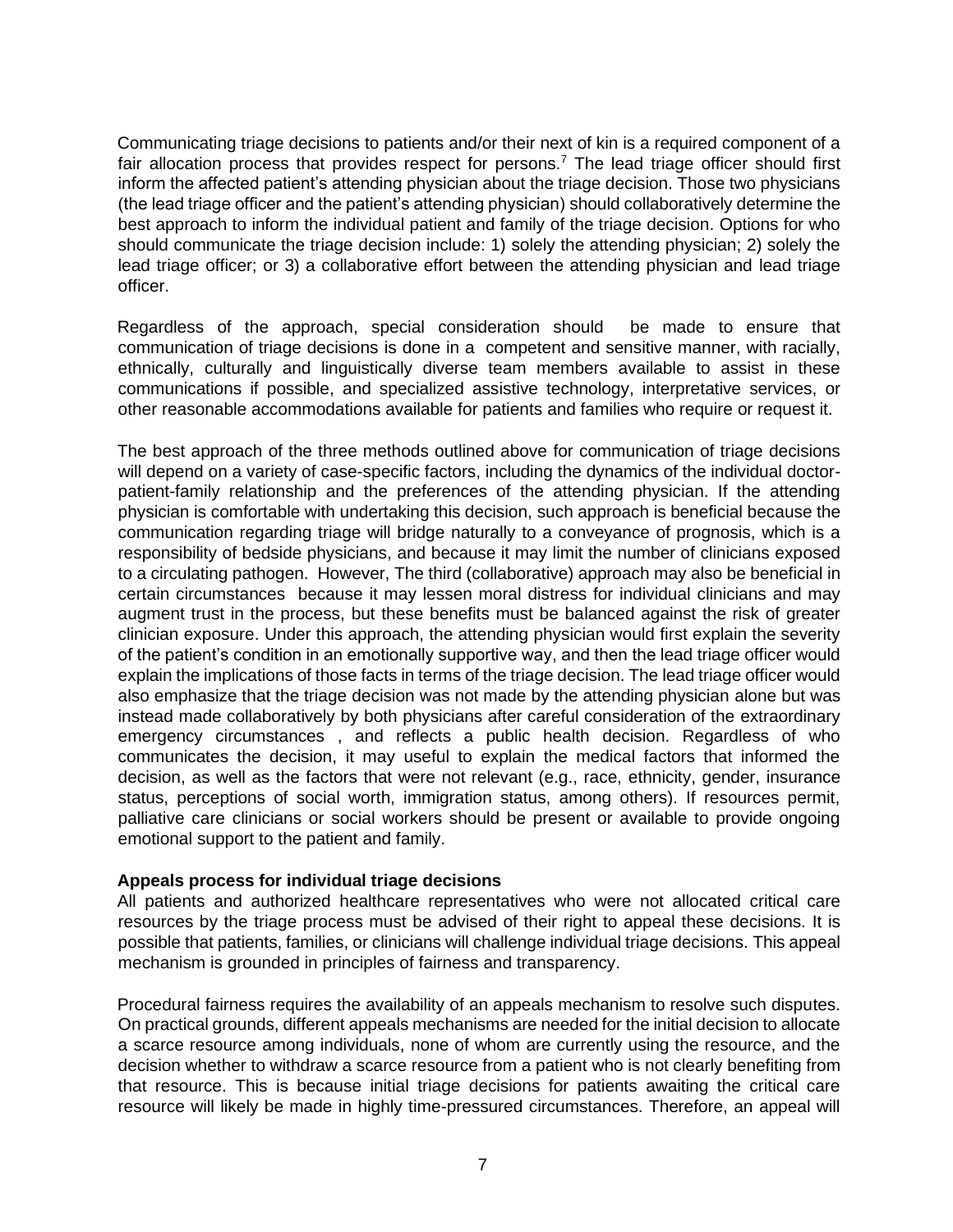need to be adjudicated in real time to be operationally feasible. The only permissible appeals of the initial triage decision are appeals based on a claim that an error was made by the triage team in the calculation of the priority score or use/non-use of a tiebreaker (as detailed in Section 2). The process of evaluating the appeal should include the triage team verifying the accuracy of the priority score calculation by recalculating it. The treating clinician or triage officer should be prepared to explain the calculation to the patient or family on request.

Decisions to withdraw a scarce resource such as mechanical ventilation from a patient who is already receiving it may cause heightened moral concern. Furthermore, such decisions depend more on clinical judgment than on initial allocation decisions. Therefore, withdrawal or reallocation of critical care beds or services requires a robust process for appealing decisions. Elements of this appeals process should include the following factors:

- the individuals appealing the triage decision should explain to the lead triage officer the grounds for their appeal. Appeals based on an objection to the overall allocation framework should not be granted;
- the triage team should explain the grounds for the triage decision that was made;
- appeals based in considerations other than disagreement with the allocation framework should immediately be brought to a Triage Review Committee that is independent of the lead triage officer/team and of the patient's care team (see below for recommended composition of this body);
- the appeals process must be expedited so that it does not harm patients who are in the queue for scarce critical care resources currently being used by the patient who is the subject of the appeal;
- the decision of the Triage Review Committee or subcommittee for a given hospital/system will be final; and
- Periodically, the Triage Review Committee should retrospectively evaluate whether the review process is consistent with effective, fair, and timely application of the allocation framework.

The Triage Review Committee should be made up of at least three individuals, recruited from the following groups or offices: Chief Medical Officer or designee, Chief Nursing Officer or other Nursing leadership, Legal Counsel, a hospital Ethics Committee or Consult Service, members of an institution's ethics faculty, and/or an off-duty triage officer. Three committee members are needed for a quorum to render a decision, using a simple majority vote. The process can happen by telephone or in person, and the outcome will be promptly communicated to whomever brought the appeal.

### **Section 2. Allocation process for ICU/CRITICAL CARE admission**

The purpose of this section is to describe the allocation framework that should be used to make initial triage decisions for patients who present with illnesses that typically require critical care resources (i.e., illnesses that cannot be managed on a hospital ward in that hospital). A scoring system is used that applies to all patients presenting with critical illness, not merely those with the disease or disorders that have caused the public health emergency. For example, in the setting of a severe pandemic, those patients with respiratory failure from illnesses not caused by the pandemic illness will also be subject to the allocation framework. This process involves two steps, detailed below: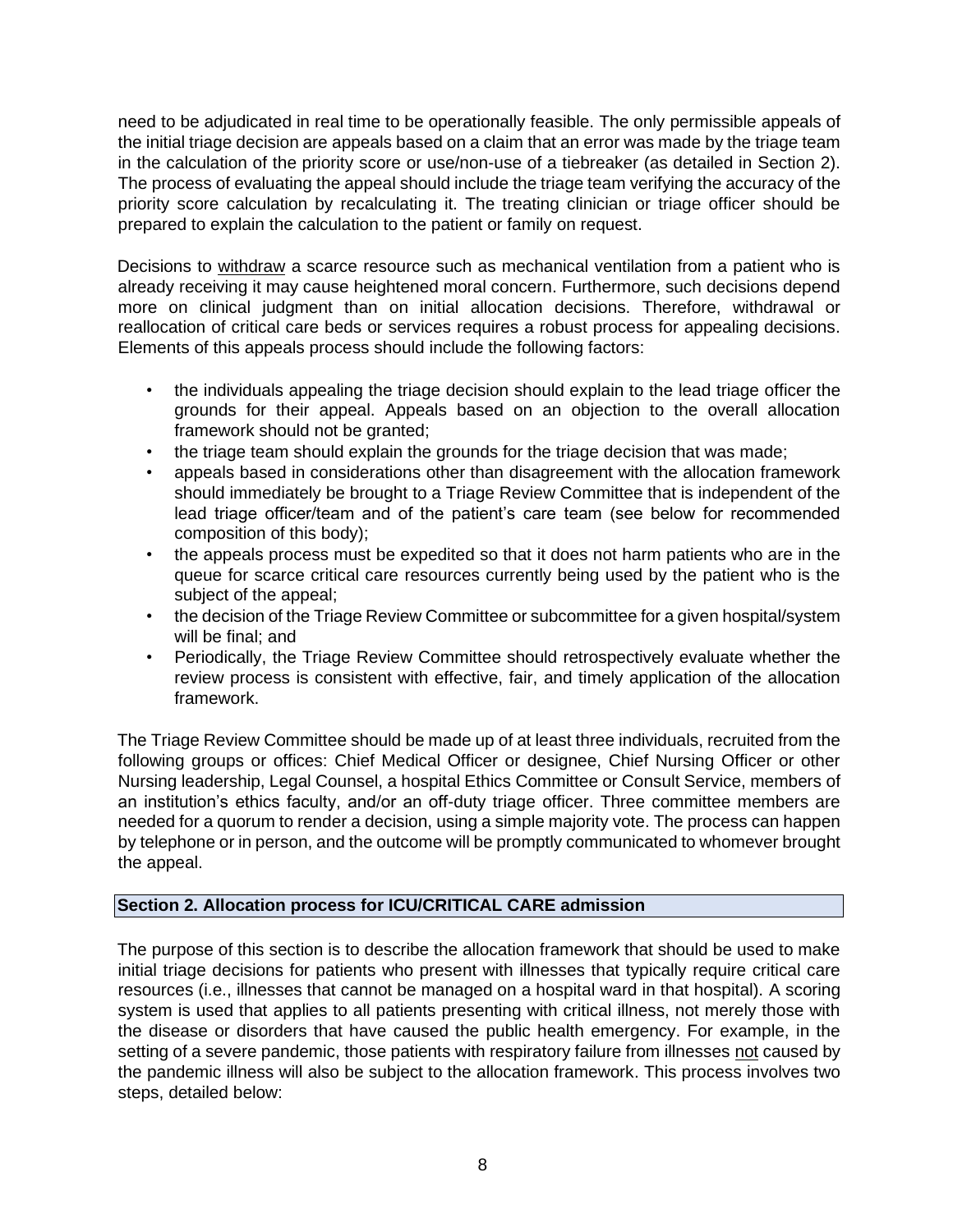- 1. Calculating each patient's priority score based on the multi-principle allocation framework;
- 2. Determining each day how many patients in priority groups will receive access to critical care interventions.

First responders and bedside clinicians should perform the immediate stabilization of any patient in need of critical care, as they would under normal circumstances. Along with stabilization, temporary ventilatory support may be offered to allow the triage officer to assess the patient for critical resource allocation. Every effort should be made to complete the initial triage assessment within 90 minutes of the recognition of the likely need for critical care resources.

## **STEP 1: Calculate each patient's priority score using the multi-principle allocation framework.**

This allocation framework is based primarily on two considerations: 1) saving lives; and 2) saving life-years, both within the context of ensuring meaningful access for all patients and individualized patient assessments based on objective medical knowledge. Patients who are more likely to survive with intensive/critical care are prioritized over patients who are less likely to survive with intensive care/critical care. Patients who, because of underlying conditions are not likely to die within 5 years are given priority over those who have such advanced conditions that they are likely to die within 5 years, even if they were to survive their acute critical illness.

As summarized in **Table 1**, the Sequential Organ Failure Assessment (SOFA) score (or an alternate, validated, objective measure of probability of survival to hospital discharge) is used to determine patients' prognoses for hospital survival. The presence of conditions in such an advanced state that death is likely within a relatively short period of time is used to characterize patients' longer-term prognosis. Based on consultation with experts in disability rights and physical medicine and rehabilitation, we have intentionally not included a list of example conditions associated with death likely in less than 1 year and 5 years. The rationale for this is that such lists run the risk of being applied as blanket judgments, rather than in the context of individualized assessments by clinicians, based on the best available objective medical evidence.

| <b>Principle</b>  | <b>Specification</b>                                  | Point System*     |                            |          |                         |
|-------------------|-------------------------------------------------------|-------------------|----------------------------|----------|-------------------------|
|                   |                                                       |                   |                            |          |                         |
| <b>Save lives</b> | Prognosis for<br>short-term survival<br>(SOFA score#) | SOFA score <<br>6 | SOFA score 6-   SOFA score | $9 - 11$ | SOFA score<br>$\geq$ 12 |

## **Table 1. Multi-principle Strategy to Allocate Critical Care During a Public Health Emergency**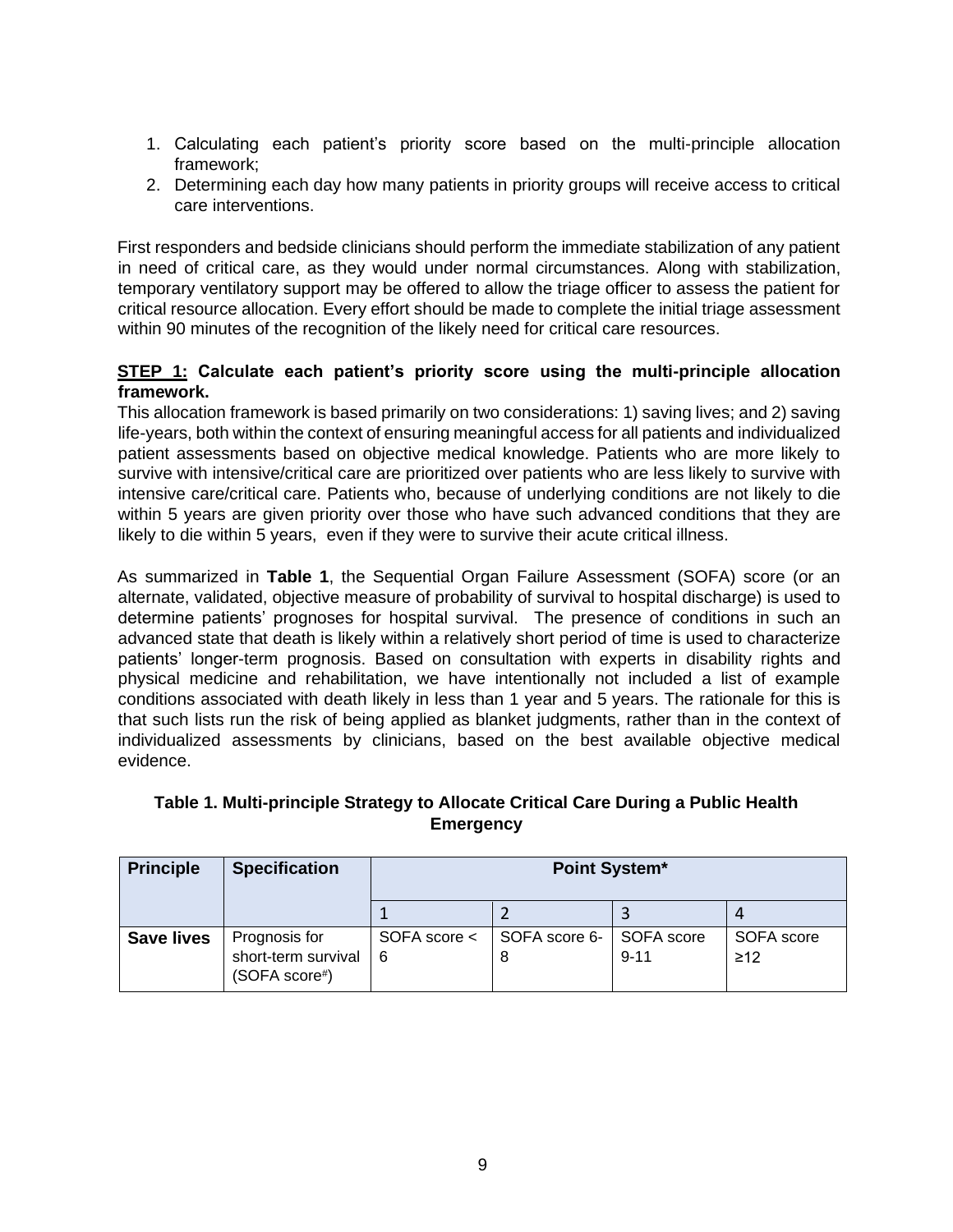| Save life-   | Prognosis for       | $\cdots$ | Death likely    | $\cdots$ | Death likely    |
|--------------|---------------------|----------|-----------------|----------|-----------------|
| <b>vears</b> | longer-term         |          | within 5 years  |          | within 1 year   |
|              | survival (medical   |          | despite         |          | despite         |
|              | assessment of       |          | successful      |          | successful      |
|              | prospects for       |          | treatment of    |          | treatment of    |
|              | survival after      |          | acute condition |          | acute condition |
|              | hospital discharge) |          |                 |          |                 |
|              |                     |          |                 |          |                 |

#SOFA= Sequential Organ Failure Assessment; note that another measure of acute physiology that predicts in-hospital mortality, such as LAPS2 score, could be used in place of SOFA, but should similarly be divided into 4 ranges.

\*Scores range from 1-8, and persons with the lowest score would be given the highest priority to receive critical care beds and services.

Points are assigned according to the patient's SOFA score (range from 1 to 4 points) plus the determination that a patient is likely to die within a few years even if they survived to highest discharge. (2 points if death is likely predicted within five years, 4 points if death is likely within one year (**Table 1**)). These points are then added together to produce a total priority score, which ranges from 1 to 8. Lower scores indicate higher likelihood of benefiting from critical care, and priority will be given to those with lower scores.

#### **Other scoring considerations:**

Giving heightened priority to those who are central to the health care and public health response. Individuals who perform tasks that are vital to the response, including those whose work directly supports the provision of acute care to others, should be given heightened priority. The specifics of how to operationalize this consideration will depend on the exact nature of the heath care and public health emergency. Options include subtracting points from the priority score for these individuals or using it as a tiebreaker criterion (see below). This category should be broadly construed. Not only would it include those individuals who play a critical role in the chain of treating patients, directly supporting patient care and maintaining societal order. However, it would not be appropriate to prioritize frontline *physicians* and not prioritize other front-line clinicians (including and not limited to: nurses, respiratory therapists, EMTs, mental health professionals, phlebotomists, and others) and other key support personnel (e.g., maintenance staff who disinfect hospital rooms). Whether a person fits this category should be obtained from the patient, their families, or a support person at the time of admission of the patient to the hospital.

Giving heightened priority to those who have had the least chance to live through life's stages: We suggest that life-cycle considerations should be used as a tiebreaker if there are not enough resources to provide to all patients within a priority group, with priority going to younger patients. We recommend the following categories: age 0-17, age 18-40, age 41-60; age 61-75; older than age 75. The ethical justification for incorporating the life-cycle principle is that it is a valuable goal to give individuals equal opportunity to pass through the stages of life—childhood, young adulthood, middle age, and old age.<sup>8</sup> The justification for this principle does not rely on considerations of one's intrinsic worth or social utility. Rather, younger individuals receive priority because they have had the least opportunity to live through life's stages. Evidence suggests that, when individuals are asked to consider situations of absolute scarcity of life-sustaining resources, most believe younger patients should be prioritized over older ones.<sup>9</sup> Public engagement about allocation of critical care resources during an emergency also supported the use of the life-cycle principle for allocation decisions.<sup>6</sup> Harris summarizes the moral argument in favor of life-cycle–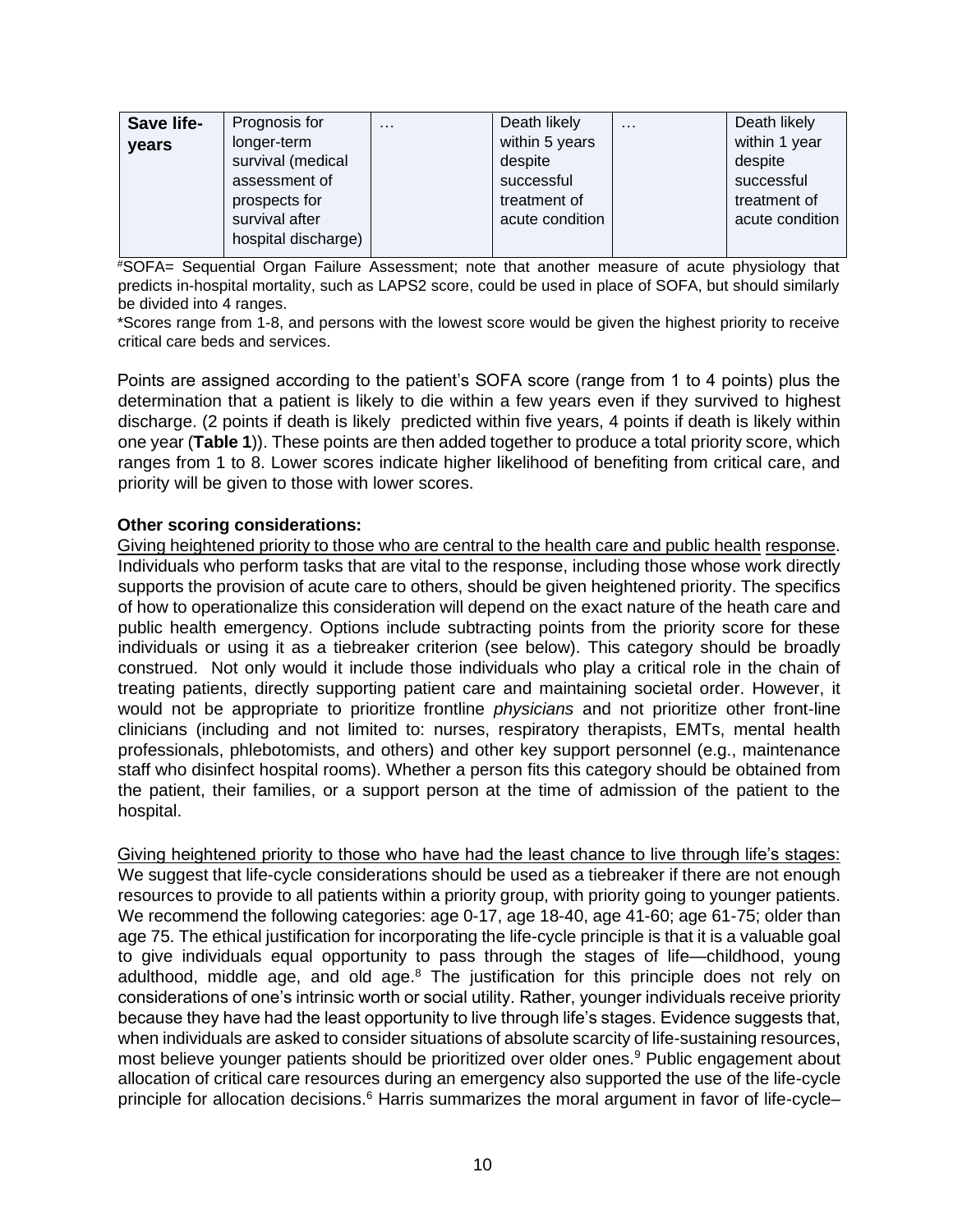based allocation as follows: "It is always a misfortune to die . . . it is both a misfortune and a tragedy [for life] to be cut off prematurely."<sup>10</sup>

With respect to children, since there is no evidence-based data on how to triage children for ventilator allocation based on the above clinical factors, a triage officer/team must use best clinical judgment. However, the basic principle is that the more severe a patient's health condition is based on these clinical factors, the less likely s/he will survive even with ventilator therapy, and triage decisions should be made accordingly. Appendices 1 and 2 provide further guidance on allocation of ventilators to neonates and to pediatric patients.

Pregnancy-status: Pregnant patients will be assigned a priority score based on the same framework used for non-pregnant patients. If a pregnant patient is at or beyond the usual standards for fetal viability, the patient will be given a two-point reduction, giving the patient a higher priority score.

**Absence of categorical exclusion criteria**: A central feature of this allocation framework is that it does not use categorical exclusion criteria to bar individuals from access to critical care services during a public health emergency. There are several ethical justifications for this feature. First, the use of rigid categorical exclusions would be a major departure from traditional medical ethics and raise fundamental questions of fairness. Second, such restrictive measures are not necessary to accomplish public health goals during a pandemic or disaster; it is equally feasible to assign all patients a priority score and allow the availability of resources to determine how many patients can receive the scarce resource. Third, categorical exclusion criteria may be interpreted by the public to mean that some groups are "not worth saving," leading to perceptions of unfairness and distrust. In a public health emergency, public trust will be essential to ensure cooperation with restrictive public health measures. Thus, an allocation system should make clear that all individuals are "worth saving" by keeping all patients who would receive critical care during routine clinical circumstances eligible, and by allowing the availability of beds and services to determine how many eligible patients receive them. It is important to note that there are some conditions that lead to immediate or near-immediate death despite aggressive therapy such that during routine clinical circumstances clinicians do not provide critical care services (e.g., cardiac arrest unresponsive to appropriate ACLS, massive intracranial bleeds, intractable shock). During a public health emergency when hospitals are operating under crisis standards of care, clinicians should still make clinical judgments about the appropriateness of critical care using the same criteria they use during normal clinical practice.

**STEP 2: Make daily determinations of how many patients in priority groups can receive scarce critical care resources.** Hospital leaders and triage officers should make determinations twice daily, or more frequently if needed, about what priority scores will result in access to critical care services. These determinations should be based on real-time knowledge of the degree of scarcity of the critical care resources, as well as information about the predicted volume of new cases that will be presenting for care over the near-term (several days). For example, if there is clear evidence that there is imminent shortage of critical care resources (i.e., few ventilators available and large numbers of new patients daily), only patients with the highest priority (lowest scores, e.g., 1-3) should receive scarce critical care resources. As scarcity subsides, patients with progressively lower priority (higher scores) should have access to critical care interventions. There are at least two reasonable approaches to group patients: 1) according to their raw score on the 1-8 multi-principle allocation score; and 2) by creating 3 priority categories based on patients' raw priority scores (e.g., high priority, intermediate priority, and low priority). Using the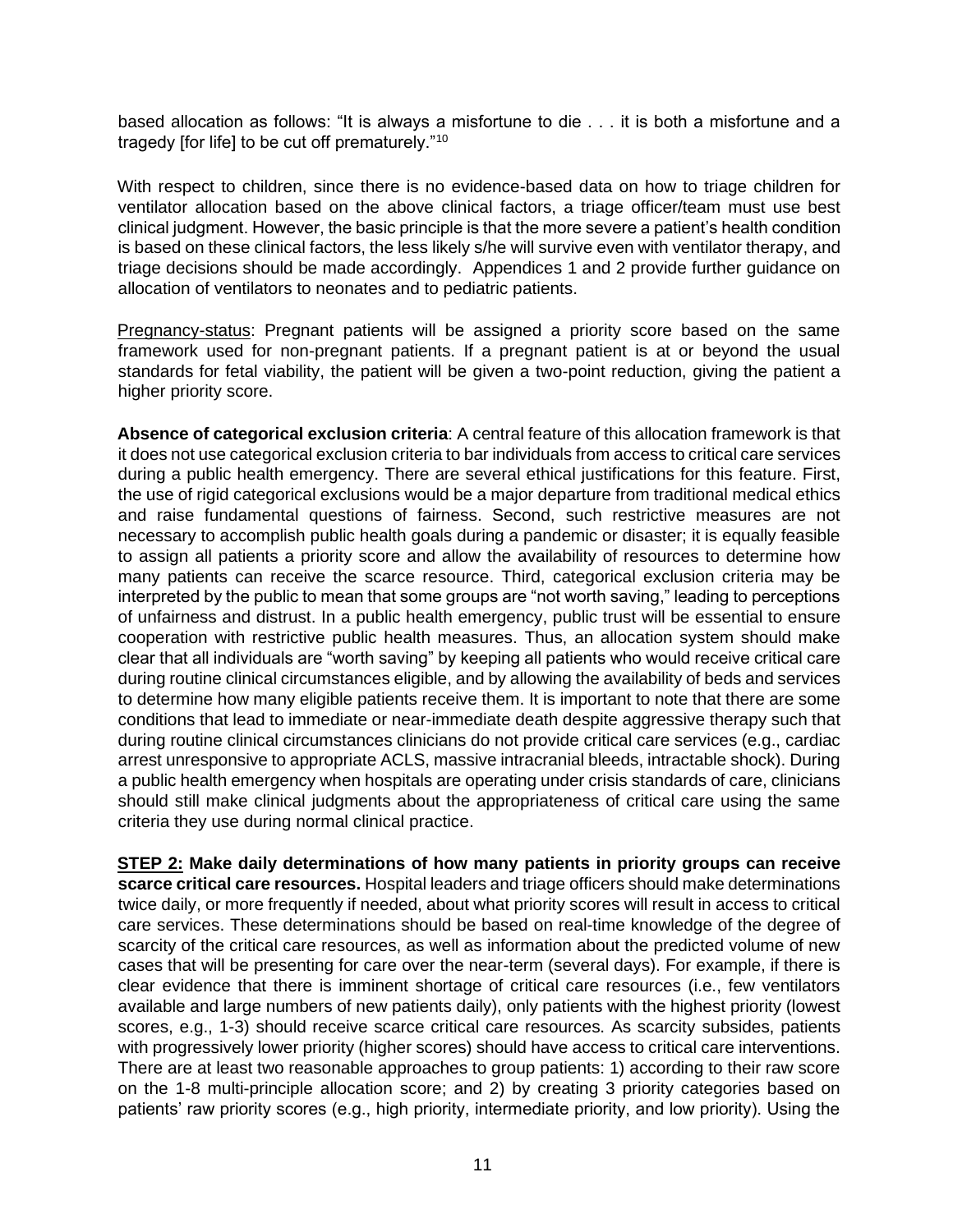full 1-8 scale avoids creating arbitrary cut-points on what is a continuous scale and allows all the information to be used from the priority score. Using priority categories is consistent with standard practices in disaster medicine and avoids allowing marginal differences in scores on an allocation framework that has not been extensively tested to be the determinative factor in allocation decisions. Both approaches are reasonable. The best choice depends on institutional preferences and comfort with different ways to operationalize triage protocols on the front lines of clinical care.

Instructions on how to assign patients to color-coded priority groups. For those institutions that prefer to create broader, color-coded priority groups, this section provides instructions on how to do so. Once a patient's priority score is calculated using the multi-principle scoring system described in Table 1, each patient should be assigned to a color-coded triage priority group, which should be noted clearly on their chart/EHR (Table 2). This color-coded assignment to priority groups is designed to allow triage officers to create operationally clear priority groups where patients receive critical care resources according to their score on the multi-principle allocation framework. For example, individuals in the red group have the best chance to benefit from critical care interventions and should therefore receive priority over patients in all other groups in the face of scarcity. Patients in the orange group have intermediate priority and should receive critical care resources if there are available resources after all patients in the red group have been allocated critical care resources. Patients in the yellow group have lowest priority and should receive critical care resources if there are available resources after all patients in the red and orange groups have been allocated critical care resources.

| Use Raw Score from Multi-principle Scoring System to Assign Priority Category                                  |                           |  |  |
|----------------------------------------------------------------------------------------------------------------|---------------------------|--|--|
| <b>Level of Priority and Code Color</b><br><b>Priority score from Multi-principle Scoring</b><br><b>System</b> |                           |  |  |
| <b>RED</b><br><b>Highest priority</b>                                                                          | <b>Priority score 1-3</b> |  |  |
| <b>ORANGE</b><br>Intermediate priority<br>(reassess as needed)                                                 | <b>Priority score 4-5</b> |  |  |
| <b>YELLOW</b><br><b>Lowest priority</b><br>(reassess as needed)                                                | <b>Priority score 6-8</b> |  |  |

## **Table 2. Assigning Patients to Color-Coded Priority Groups**

**Resolving "ties" in priority scores/categories between patients.** In the event that there are 'ties' in priority scores/categories between patients and not enough critical care resources for all patients with the lowest scores, life-cycle considerations should be used as the first tiebreaker, with priority going to substantially younger patients. In comparing ages of patients, the following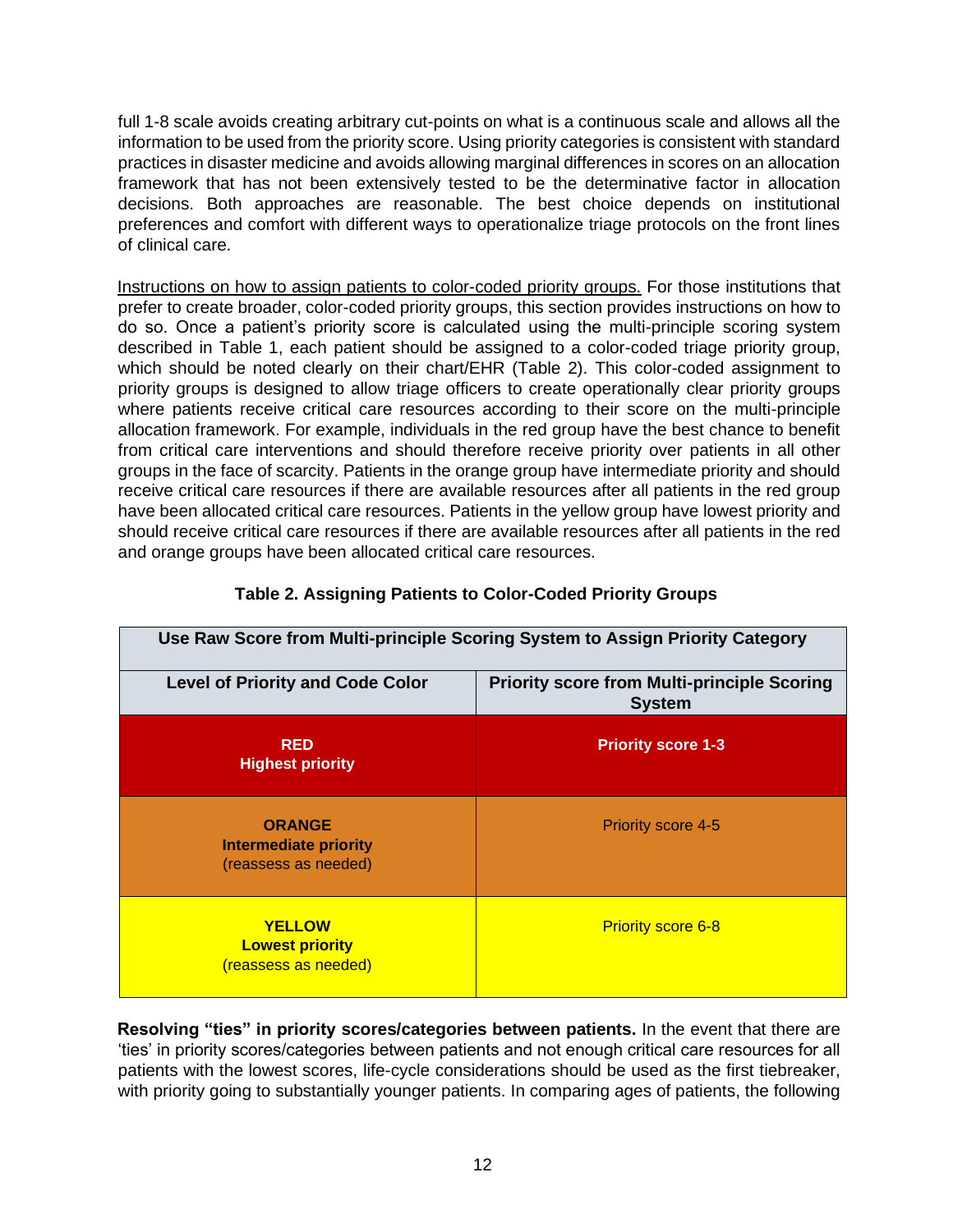categories can serve as guidance: ages 0-17, ages 18-40, ages 41-60; ages 61-75; older than age 75. We also recommend that individuals who are vital to the acute care response (see other scoring considerations above) be given priority, which could be operationalized in the form of a tiebreaker or subtracting points from the score.

If there are still ties after applying priority based on life-cycle considerations and consideration of healthcare workers, and if the hospital used the 3 -priority category approach described above (e.g., high, intermediate, and low priority), the raw score on the patient prioritization score should be used as a tiebreaker, with priority going to the patient with the lower raw score.

If there are still ties after these two tiebreakers are applied, a lottery (i.e., random allocation) should be used to break the tie.

It is important to reiterate that all patients will be *eligible* to receive critical care beds and services regardless of their priority score. The availability of critical care resources will determine how many eligible patients will receive critical care.

Again, because there are no evidence-based data on how to triage children for ventilator allocation based on SOFA scoring, a triage officer/team must use best clinical judgment. However, the basic principle is that the more severe a patient's health condition is based on these clinical factors, the less likely she/he survives even with ventilator therapy, and triage decisions should be made accordingly. See Appendices 1 and 2.

**Appropriate clinical care of patients who cannot receive critical care.** Patients who are not triaged to receive critical care/ventilation will receive medical care that includes palliative care, intensive symptom management, and psychosocial support. They should be reassessed daily to determine if changes in resource availability or their clinical status warrant provision of critical care services. Where available, specialist palliative care teams will be available for consultation. Where palliative care specialists are not available, the treating clinical teams should provide primary palliative care.

#### **Section 3. Reassessment for ongoing provision of critical care**

The purpose of this section is to describe the process the triage team should use to conduct reassessments on patients who are receiving critical care services, in order to determine whether treatment should be continued.

**Ethical goal of reassessments of patients who are receiving critical care services.** The ethical justification for such reassessment is that, in a public health emergency, when there are not enough critical care resources for all, the goal of maximizing population outcomes would be jeopardized if patients who were determined to be unlikely to survive were allowed indefinite use of scarce critical care services. In addition, periodic reassessments lessen the chance that arbitrary considerations, such as when an individual develops critical illness, unduly affect patients' access to critical care resources.

#### **Approach to reassessment**

All patients who are allocated critical care services will be allowed a therapeutic trial of a duration to be determined by the clinical characteristics of the disease. The decision about trial duration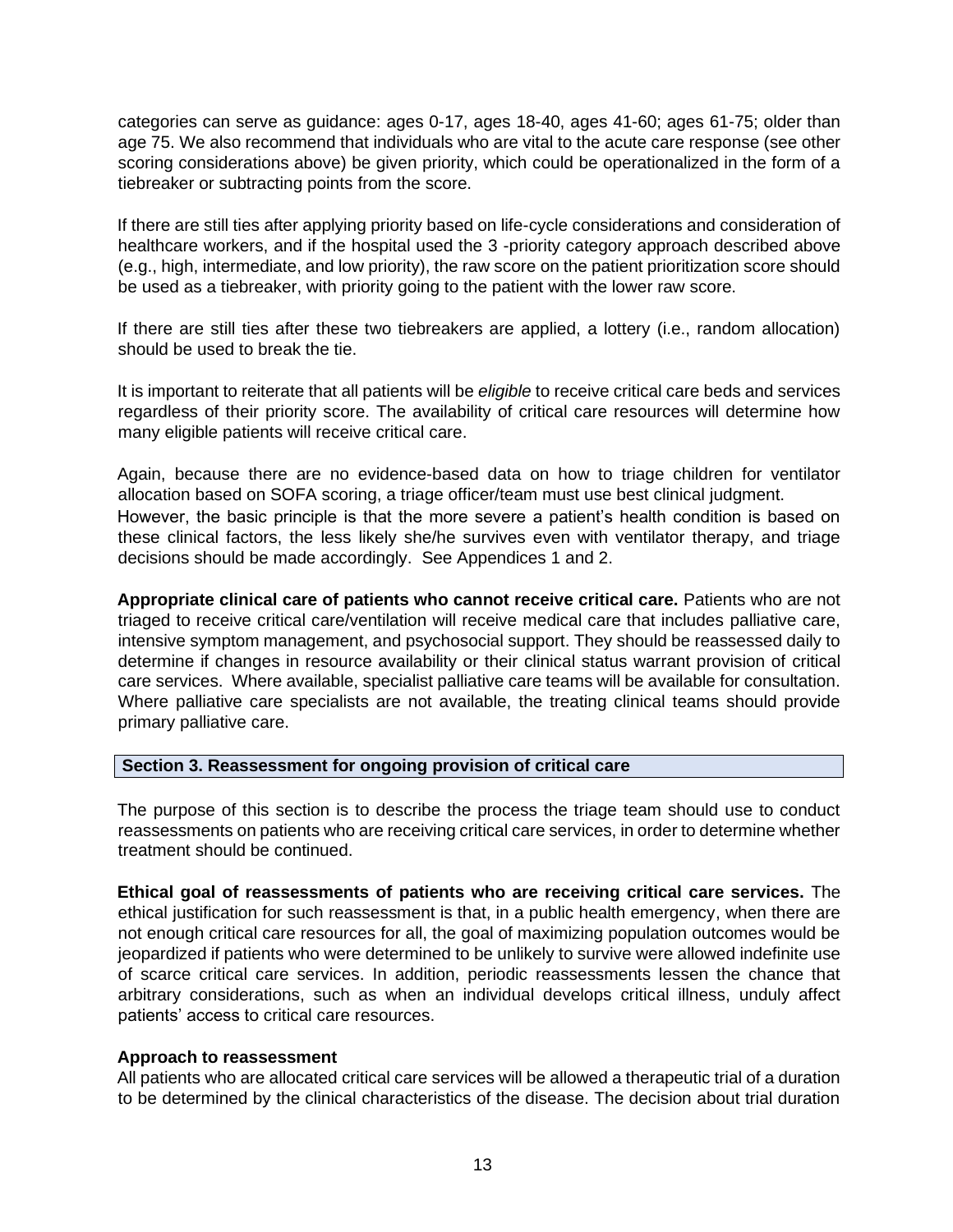will ideally be made as early in the public health emergency as possible, when data become available about the natural history of the disease. Trial duration will also need to be tailored for other non-pandemic diseases and patient contexts, given the concern that patients with certain disabilities may need longer trials to determine benefit. The trial duration should be modified as appropriate if subsequent data emerge about the clinical course of the pandemic illness.

The triage team will conduct periodic reassessments of patients receiving critical care/ventilation. A multidimensional assessment should be used to quantify changes in patients' conditions, such as recalculation of severity of illness scores, appraisal of new complications, and treating clinicians' input. Patients showing improvement will continue with critical care/ventilation until the next assessment. If there are patients in the queue for critical care services, then patients who upon reassessment show substantial clinical deterioration as evidenced by worsening SOFA scores or overall clinical judgment should have critical care withdrawn, including discontinuation of mechanical ventilation, after this decision is disclosed the patient and/or family. Although patients should generally be given the full duration of a trial, if patients experience a precipitous decline (e.g., refractory shock and DIC) or a highly morbid complication (e.g., massive stroke) which portends a very poor prognosis, the triage team may make a decision before the completion of the specified trial length that the patient is no longer eligible for critical care treatment.

#### **Appropriate clinical care of patients who cannot receive critical care.**

Patients who are no longer eligible for critical care treatment should receive medical care including intensive symptom management and psychosocial support. Where available, specialist palliative care teams will be available for consultation. Access to and resources for palliative care should be strengthened in order to provide support and conduct effective patient and family centered conversations. Where palliative care specialists are not available, the treating clinical teams should provide primary palliative care. Bereavement support services should also be made available to families.

#### **References**

- 1. Childress JF, Faden RR, Gaare RD, et al. Public health ethics: mapping the terrain. J Law Med Ethics 2002;30:170-8.
- 2. Gostin L. Public health strategies for pandemic influenza: ethics and the law. JAMA 2006;295:1700-4.
- 3. Beauchamp TL, Childress JF. Principles of Biomedical Ethics. 6th ed. ed. New York, NY: Oxford University Press; 2009.
- 4. White DB, Katz MH, Luce JM, Lo B. Who should receive life support during a public health emergency? Using ethical principles to improve allocation decisions. Ann Intern Med 2009;150:132-8.
- 5. Egan TM, Murray S, Bustami RT, et al. Development of the new lung allocation system in the United States. American Journal of Transplantation: official journal of the American Society of Transplantation and the American Society of Transplant Surgeons 2006;6:1212- 27.
- 6. Daugherty Biddison EL, Gwon H, Schoch-Spana M, et al. The community speaks: understanding ethical values in allocation of scarce lifesaving resources during disasters. Annals of the American Thoracic Society 2014;11:777-83.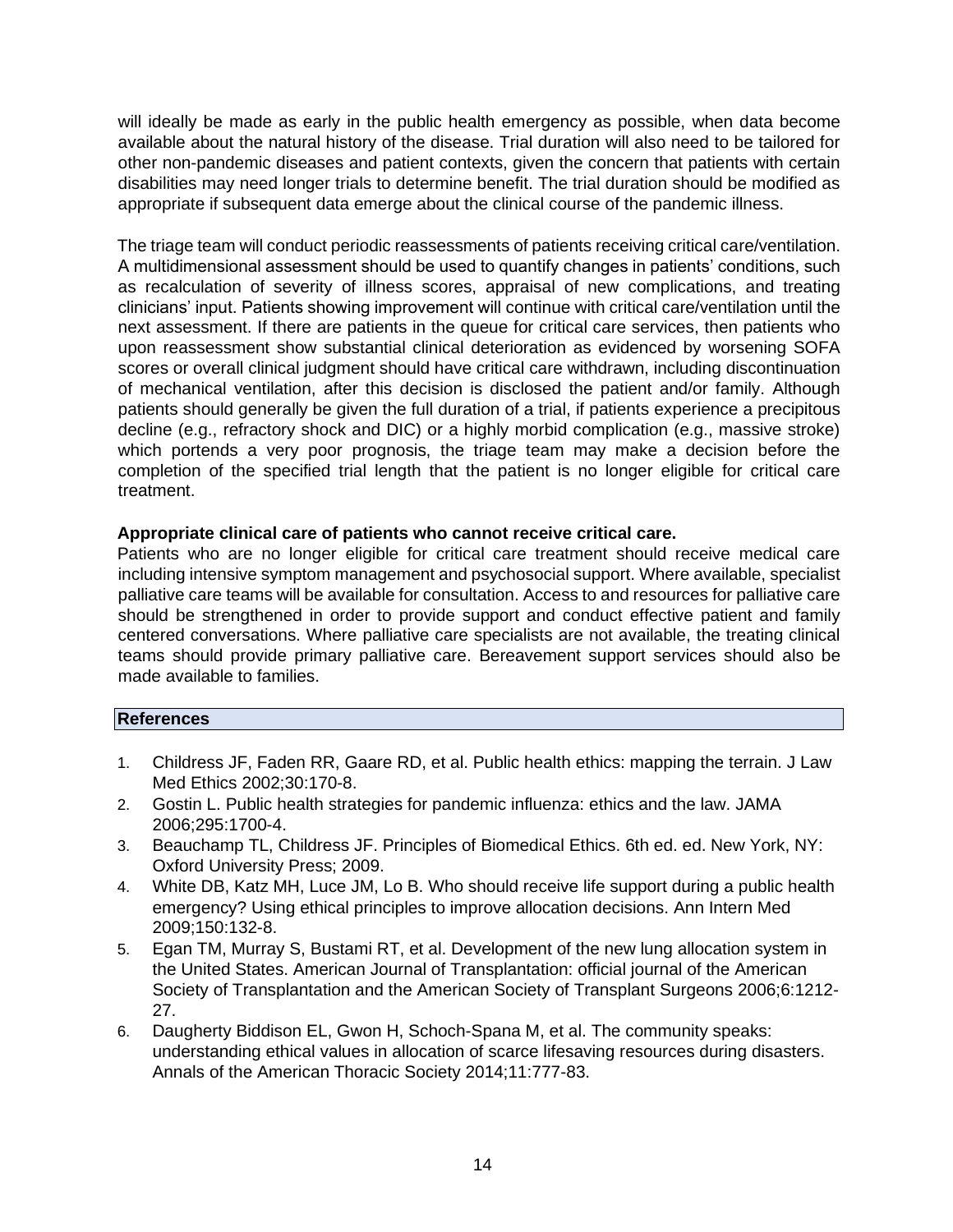- 7. Young MJ, Brown SE, Truog RD, Halpern SD. Rationing in the intensive care unit: to disclose or disguise? Crit Care Med 2012;40:261-6.
- 8. Emanuel EJ, Wertheimer A. Public health. Who should get influenza vaccine when not all can? Science 2006;312:854-5.
- 9. Neuberger J, Adams D, MacMaster P, Maidment A, Speed M. Assessing priorities for allocation of donor liver grafts: survey of public and clinicians. BMJ 1998;317:172-5.
- 10. Harris J. The Value of Life. London: Routledge and Kegan Paul; 1985.

### **Appendix 1: Neonatal Ventilator Resource Allocation in Crisis Level Care**

This policy applies to children less than or equal to thirty (30) days of life. For children older than thirty (30) days, refer to the Pediatric Ventilator Resource Allocation in Crisis Level Care appendix. While crisis standards of care are in effect, only current clinical needs of the Neonatal ICU will be supported and any inventory in reserve will be used for crisis needs. Neonates born outside of designated Pediatric centers during a declared crisis should be transported to appropriate Neonatal centers in accordance with non-crisis treatment pathways. After arrival at a Neonatal center, appropriate allocation of resources in accordance with this document may occur.

Absence of categorical exclusion criteria: A central feature of this neonatal appendix, like the overall allocation framework, is that it does not use categorical exclusion criteria to bar individuals from access to critical care services during a public health emergency.

It is important to note that there are some conditions that lead to immediate or near-immediate death despite aggressive therapy. Under these circumstances, clinicians do not provide critical care services (e.g., cardiac arrest unresponsive to appropriate neonatal resuscitation protocols (NRP) or pediatric advanced life support (PALS), intractable shock, etc.). During a public health emergency, clinicians should still make clinical judgments about the appropriateness of critical care using the same criteria they use during normal clinical practice.

### **Step 1: Neonatal Triage**

Neonatal patients who are more likely to survive with intensive care are prioritized over patients who are less likely to survive with intensive care. Patients who do not have serious comorbid illness(es) are given priority over those who have illnesses that limit their survivability. In addition, the presence of life-limiting comorbid conditions, as determined by the primary care team, is used to characterize patients' longer-term prognosis. Guidelines for assessing these conditions are outlined below.

Existing neonatal clinical scoring systems require data that are only available *after* a patient has received medical intervention and therefore should not be used to determine prospectively which neonate would benefit from ventilator therapy. This differs from the adult clinical ventilator allocation protocol, which uses a clinical scoring system, SOFA (Sequential Organ Failure Assessment), to assess mortality risk to determine eligibility and priority for ventilator therapy. In addition, none of the existing scoring systems has been validated for triage purposes in neonates.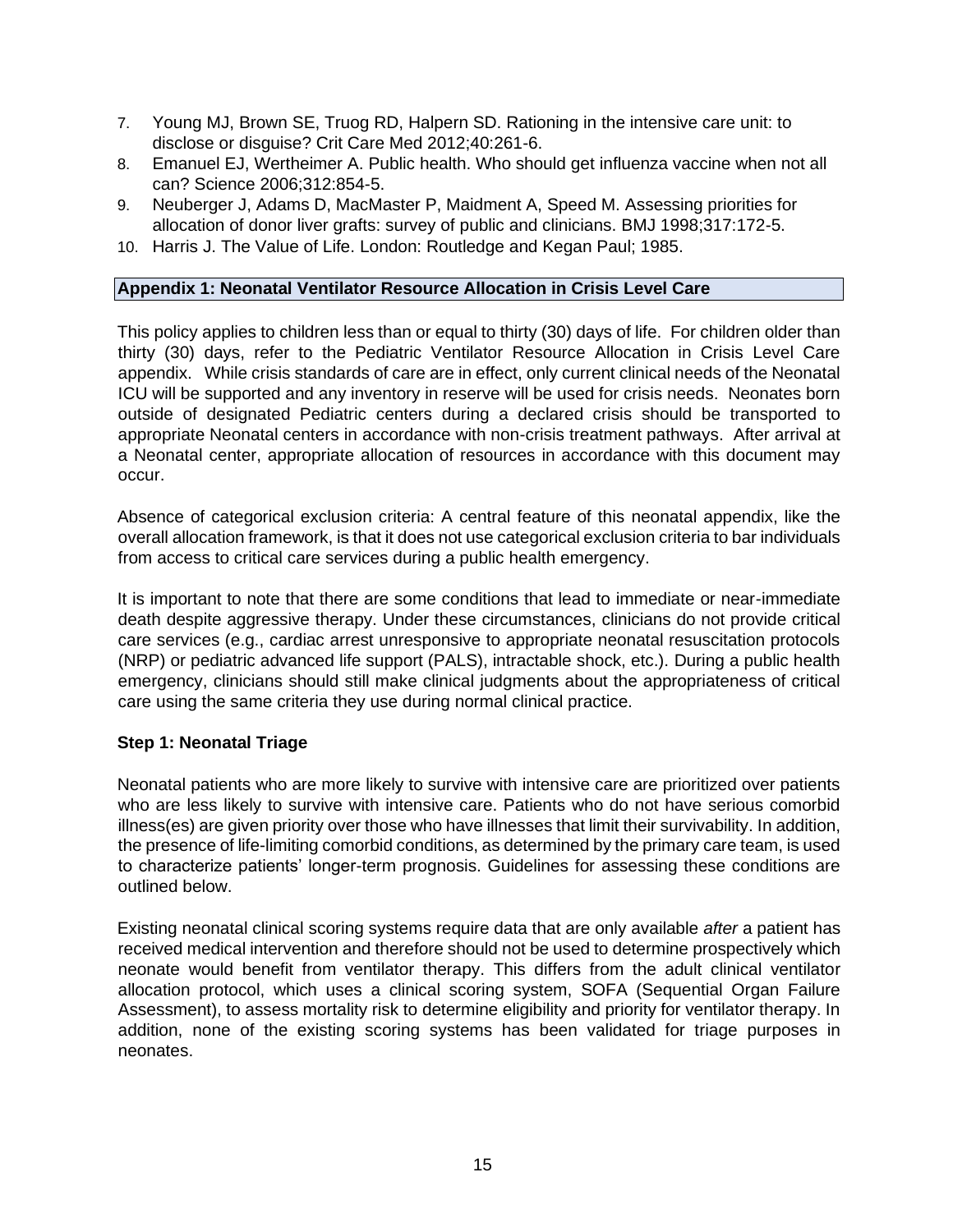Until a neonatal clinical scoring system is developed and validated for triage use, physician judgment based on clinical expertise should be used to evaluate the likelihood of survival and whether a neonate is eligible for ventilator therapy. The strengths of physician clinical judgment outweigh its weaknesses. Physician clinical judgment consists of a structured decision-making process that carefully considers only specific clinical factors based on available medical evidence and not personal values or subjective judgments, such as quality of life. Although the clinical assessment does not provide a numerical score (unlike the adult protocol that provides a quantitative SOFA score), it offers an organized, rational framework to make allocation decisions in a uniform manner. Ideally, in order to make informed decisions, the attending physician and Clinical Triage Team, whose construct and function is defined in the main resource allocation document, should have experience providing care to neonates.

The attending physician's evaluation is based solely on clinical criteria, including the acute severity of a patient's current medical condition, the epidemiology of the disease causing the acute illness, and the existence and status of any severe underlying diseases or medical conditions (co-morbidities) that may hinder recovery. Mortality risk prediction is based on whether a patient could survive the acute medical episode that necessitates ventilator therapy. It is not focused on whether a patient survives in the long-term (e.g., years after the pandemic). Physicians should use all appropriate and available medical tools to conduct the most thorough examination possible in emergency circumstances. Given the potential constraints associated with a pandemic and crisis standards of care, mortality risk predictions should be based on the best clinical evidence available.

Physicians may also consider severe, end-stage chronic medical conditions when assessing mortality risk. The presence of comorbidities complicates a patient's ability to survive and may also cause the patient's acute illness (e.g., COVID-19 infection) to be more severe. However, existence of such a condition(s) should not, by itself, preclude a patient from being eligible for ventilator therapy. Instead, physicians should assess a patient's overall health to evaluate the patient's current health status. Even for a patient diagnosed with an expected fatal condition, periods of relatively good health are possible and the mere presence of a grave illness should not necessarily preclude the patient from receiving ventilator therapy. In some circumstances, a patient with a severe medical condition may require ventilator therapy because of the acute illness and not because of the chronic disease itself.

While there is a reluctance to incorporate resource utilization as a primary decision triage criterion, such as estimated duration of ventilator need as a stand-alone (primary) triage factor, accurately predicting the estimated length of time a patient may need a ventilator may be useful to identify ideal patients for this intervention so that ventilators could be utilized by as many people as possible who have a high likelihood of survival.

When assigning a color code (in the classification system described below) to a neonatal patient, the clinical triage team, as outlined in the main resource allocation document, will consider the patient's acute clinical condition as well as comorbid disease(s), which may result in immediate or near-immediate mortality even with aggressive therapy. A list of significant medical conditions, which would lead to a differentiation of the patient into the yellow category (no ventilator provided), is listed below. Patients who are not triaged to receive ventilation will receive medical care that includes intensive symptom management and psychosocial support to the patient and family. They should be reassessed daily to determine if changes in resource availability or their clinical status warrant provision of critical care services. Where available, specialist palliative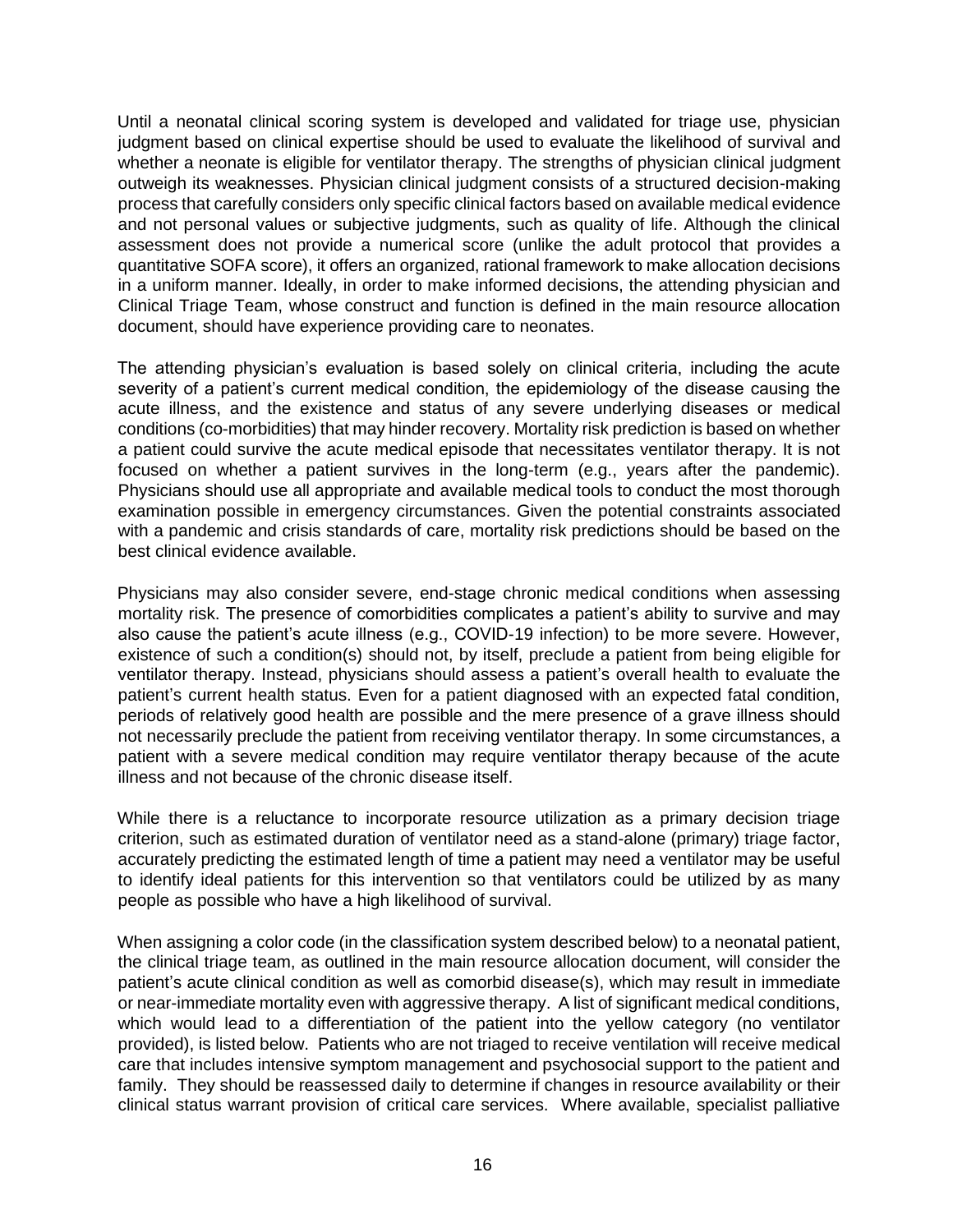care teams will be available for consultation. Where palliative care specialists are not available, the treating clinical teams should provide primary palliative care.

### **Medical Conditions that Contribute to Limitation of Life and/or to Immediate or Near-Immediate Risk of Mortality Even with Aggressive Therapy in a Neonatal Patient**

- 1. Cardiac arrest not responsive to neonatal resuscitation protocols (NRP) interventions within ten (10) minutes of appropriate resuscitation efforts.
- 2. Recurrent cardiac arrest, without interval hemodynamic stability .
- 3. Irreversible age-specific hypotension unresponsive to fluid resuscitation and vasopressor therapy .
- 4. Severe brain injury with no motor response to painful stimulus, moribund.
- 5. Lethal organ dysplasia, such as agenesis of the kidneys or hypoplasia of the lungs.
- 6. < 23 weeks gestational age, based on best available dating.
- 7. < 400 grams birth weight (14 ounces).
- 8. Any other conditions resulting in immediate or near-immediate mortality even with aggressive therapy.

The primary care team would assign a color code according to the Guide below, based on clinical assessment and the criteria above:

| <b>Mortality Risk Assessment Using Physician Clinical Judgment</b> |                                                                                                     |  |  |
|--------------------------------------------------------------------|-----------------------------------------------------------------------------------------------------|--|--|
| <b>Color Code and</b>                                              | Assessment of Mortality Risk/Organ Failure                                                          |  |  |
| <b>Level of Access</b>                                             |                                                                                                     |  |  |
|                                                                    | <b>MODERATE risk of mortality, such as single</b>                                                   |  |  |
| <b>Red</b>                                                         | organ failure, associated with acute illness/injury                                                 |  |  |
|                                                                    | (including epidemiology of the disease, if                                                          |  |  |
| <b>Highest</b>                                                     | known)                                                                                              |  |  |
|                                                                    | and                                                                                                 |  |  |
| Use ventilators as available                                       | NO severe chronic comorbidity likely to worsen                                                      |  |  |
|                                                                    | mortality risk or duration of ventilator treatment                                                  |  |  |
|                                                                    | beyond that typical for the acute illness/injury                                                    |  |  |
|                                                                    | <b>HIGH/UNCERTAIN risk of mortality associated</b>                                                  |  |  |
| <b>Orange</b>                                                      | with acute illness/injury (including epidemiology                                                   |  |  |
|                                                                    | of the disease, if known)                                                                           |  |  |
| Intermediate                                                       | and                                                                                                 |  |  |
|                                                                    | Presence of MODERATE chronic comorbidity                                                            |  |  |
| Use ventilators as available                                       | likely to worsen mortality risk or duration of                                                      |  |  |
|                                                                    | ventilator treatment beyond that typical for the                                                    |  |  |
|                                                                    | acute illness/injury                                                                                |  |  |
|                                                                    | <b>HIGHEST risk of mortality associated with acute</b>                                              |  |  |
| Yellow                                                             | illness/injury (including epidemiology of the                                                       |  |  |
|                                                                    | disease, if known)<br>and                                                                           |  |  |
| No ventilator provided                                             |                                                                                                     |  |  |
| Use alternative forms of medical intervention                      | Presence of SEVERE chronic comorbidity likely<br>to worsen mortality risk or duration of ventilator |  |  |
|                                                                    | treatment beyond that typical for the acute                                                         |  |  |
| and/or palliative care or discharge                                | illness/injury                                                                                      |  |  |
| Reassess if ventilators become available                           |                                                                                                     |  |  |
|                                                                    |                                                                                                     |  |  |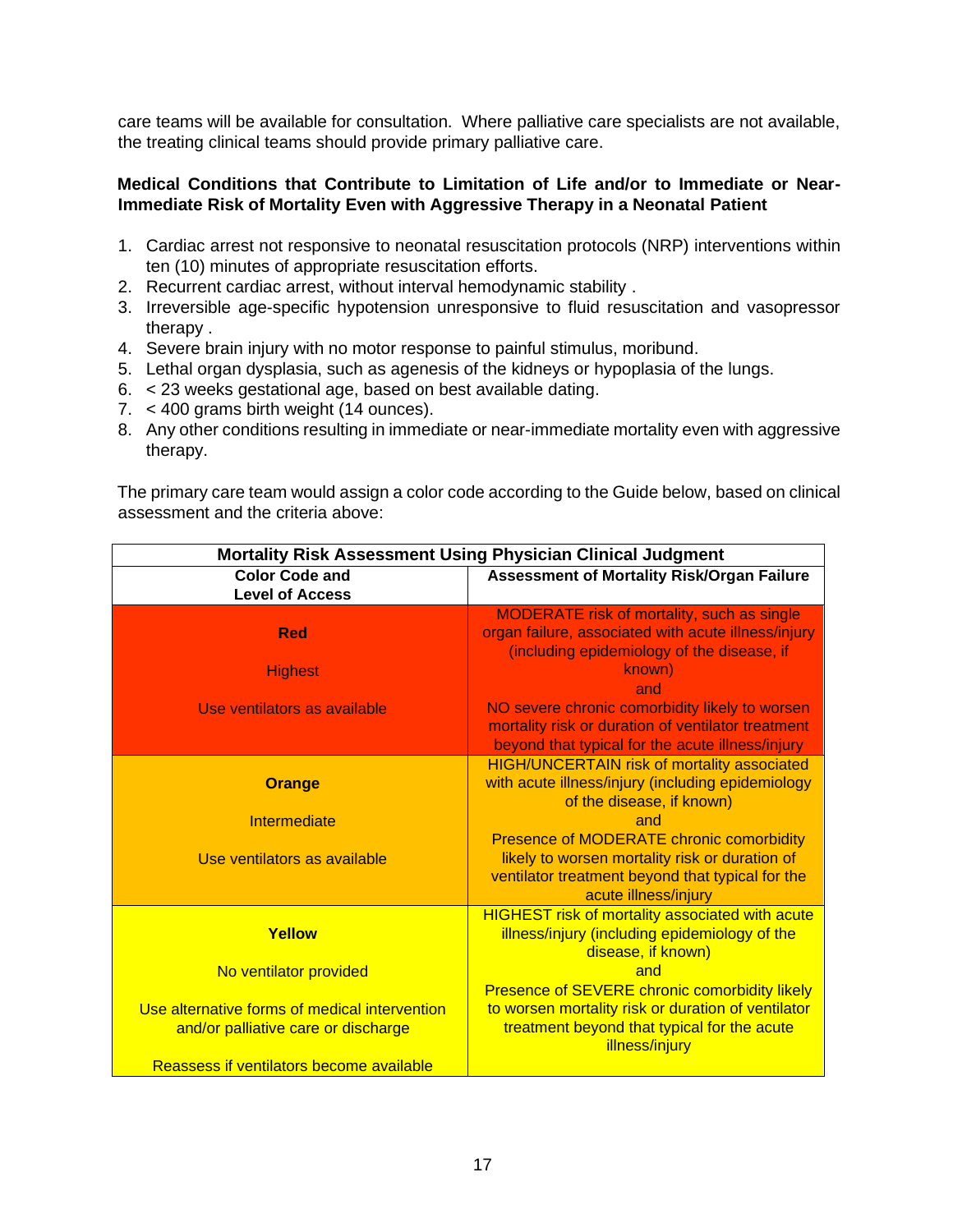Physicians may also consider severe, end-stage chronic medical conditions when assessing mortality risk. However, the extent of functional health impairment, rather than the medical diagnosis itself, should guide decision-making when evaluating a patient's current health status. The mere existence of such a condition(s) should not, by itself, preclude a patient from being eligible for ventilator therapy. Examples of severe chronic conditions that adversely impact health functionality include, but are not limited to, Trisomy 13 and 18, anencephaly, and high thoracic meningomyelocele.

When examining chronic comorbidity, severe comorbidity is functionally defined as significant chronic impairment/deterioration of health prior to the acute illness/injury. Moderate comorbidity is functionally defined as significant chronic impairment of health with a steady health state prior to the acute illness/injury.

While the neonatal clinical ventilator allocation protocol applies to all patients in need of a ventilator, a patient may also have a comorbidity(s) that affects another organ system(s) and his/her mortality risk. Intubation for control of the airway (without lung disease) is not considered lung failure.

However, based on the cumulative impact of comorbid processes, the more severe a patient's health condition is based on the clinical factors delineated above, the less likely s/he will survive, even with ventilator therapy. Therefore, triage decisions should be made accordingly.

If there arises a situation where there are several neonatal patients in the red color code, and there are insufficient ventilators to treat all patients, the patients will be randomly chosen to receive a ventilator in accordance with the Adult and Pediatric protocols.

### **Considerations and Approach in Clinical Reassessment for the Provision of Critical Care Services**

The considerations and approaches for neonatal patients should follow those of adult patients as outlined in the main New Jersey Department of Health Allocation of Scare Critical Care Resources During a Public Health Emergency document. Appeals will occur in alignment with the main resource allocation document.

### **Step 2: Clinical Reassessment**

In alignment with Step 2 of the main resource allocation document, the CMO or Chair of Pediatrics, or their designee, will make daily determinations of resource management and the need for ongoing triage and clinical reassessment of ventilated patients. These determinations will be made based on real-time knowledge of the degree of scarcity of the critical care resources, as well as information about the predicted volume of new cases that will be presenting for care over the near-term (several days). Neonatal patients will be examined for organ failure/mortality risk based on three clinical variables described below. The decision whether to continue ventilator therapy for a patient is dependent on the trend of their health data from the clinical perspective as well as consideration of daily resource management. Reassessment decisions are made based on several factors including: (1) the overall prognosis estimated by the patient's clinical parameters, which is indicative of mortality risk including the presence (or likelihood ), severity, and number of acute organ failures; (2) the magnitude of improvement or deterioration of overall health, which provides additional information about the likelihood of survival with ventilator therapy; and (3) availability of critical care resources discussed above.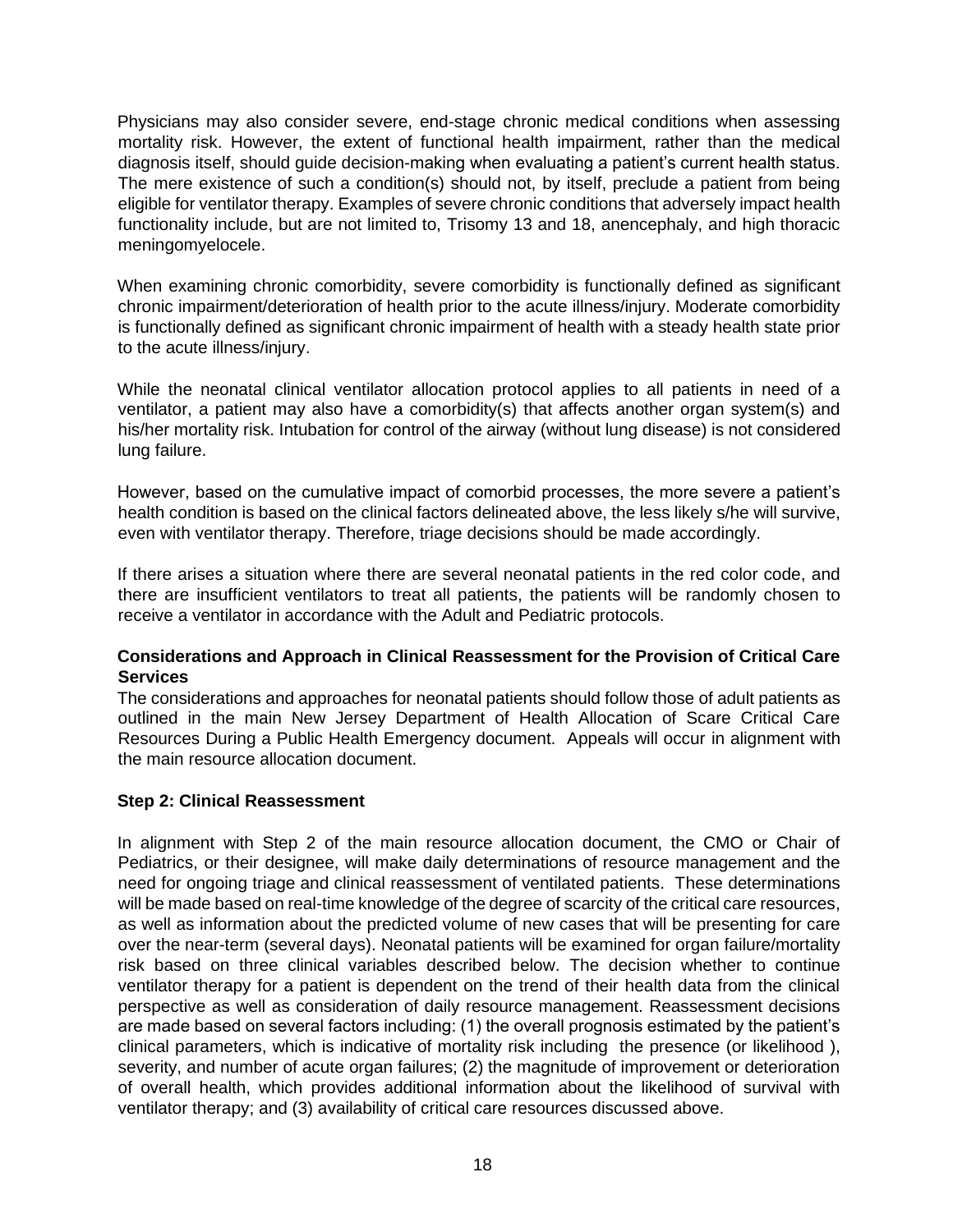The clinical parameters appear below. The bold line separates the "primary" clinical variables from the "secondary" factors.

| <b>Clinical Framework (3 Variables) Used to Evaluate a</b><br><b>Patient for Continued Ventilator Treatment</b> |                                                    |  |  |
|-----------------------------------------------------------------------------------------------------------------|----------------------------------------------------|--|--|
| <b>Clinical Variable</b>                                                                                        | Ranges                                             |  |  |
| Oxygenation Index $(OI)^{1,2}$                                                                                  | $< 20$ (Best)                                      |  |  |
| OR.                                                                                                             | $20 - 40$ (Intermediate)                           |  |  |
| Arterial Oxygen Saturation <sup>2, 3</sup>                                                                      | $> 40$ (Worst)                                     |  |  |
|                                                                                                                 | OR.                                                |  |  |
|                                                                                                                 | $> 88%$ (Best)                                     |  |  |
|                                                                                                                 | $80 - 88%$ (Intermediate)                          |  |  |
|                                                                                                                 | $< 80\%$ (Worst)                                   |  |  |
| <b>Hypotension</b>                                                                                              | Adequate circulation, with no vasoactive drugs     |  |  |
|                                                                                                                 | (Best) Adequate circulation, with vasoactive drugs |  |  |
|                                                                                                                 | (Intermediate)                                     |  |  |
|                                                                                                                 | Hypotension, with vasoactive drugs (Worst)         |  |  |
| Serum Creatinine (mg/dL)                                                                                        | $<$ 1 (Best);                                      |  |  |
|                                                                                                                 | $1 < 3$ (Intermediate);                            |  |  |
| $> 3$ (Worst)                                                                                                   |                                                    |  |  |

 $1$  OI = mean airway pressure (MAP) x fraction of inspired oxygen (FiO2) x 100 / partial pressure of oxygen in arterial blood (PaO2). (PaO2 may be estimated from peripheral oxygen saturation by using the oxygen dissociation curve if blood gas measurements are unavailable.)

<sup>2</sup> The absolute values of OI and arterial oxygen saturation are not easily interpretable if a patient has cyanotic congenital heart disease, but the trends may be. The site of the OI or arterial oxygen saturation measurement should be preductal if possible, otherwise, postductal is acceptable. In the newborn, preductal is the right arm.

<sup>3</sup> If unable to obtain OI, arterial oxygen saturation may be used. Comparing current saturation to baseline saturation may be important.

Criteria for each color code at each clinical reassessment are presented below.

| <b>Clinical Reassessment Tool</b><br>Ventilator Time Trials <sup>1</sup>                                                                                                         |                                                                                                                                                                         |  |  |
|----------------------------------------------------------------------------------------------------------------------------------------------------------------------------------|-------------------------------------------------------------------------------------------------------------------------------------------------------------------------|--|--|
| <b>Color Code and</b><br><b>Level of Access</b>                                                                                                                                  | Assessment of Mortality Risk/Organ Failure<br>(Examining Six Clinical Variables)                                                                                        |  |  |
| <b>Red</b><br><b>Highest</b><br>Use ventilators as available.                                                                                                                    | <b>MODERATE risk of mortality</b><br>and<br>Pattern of significant improvement of overall<br>health compared to the initial assessment                                  |  |  |
| Orange<br>Intermediate<br>Use ventilators as available.                                                                                                                          | <b>HIGH / UNCERTAIN risk of mortality</b><br>and<br>No significant change or slight deterioration in<br>overall health compared to the initial assessment               |  |  |
| Yellow<br>No ventilator provided <sup>1</sup><br>Use alternative forms of medical intervention<br>and/or palliative care or discharge.<br>Reassess if resources become available | <b>HIGHEST risk of mortality</b><br>and<br>Pattern of significant deterioration (or no<br>change <sup>2</sup> ) of overall health compared to the initial<br>assessment |  |  |
| Green                                                                                                                                                                            | LOW risk of mortality                                                                                                                                                   |  |  |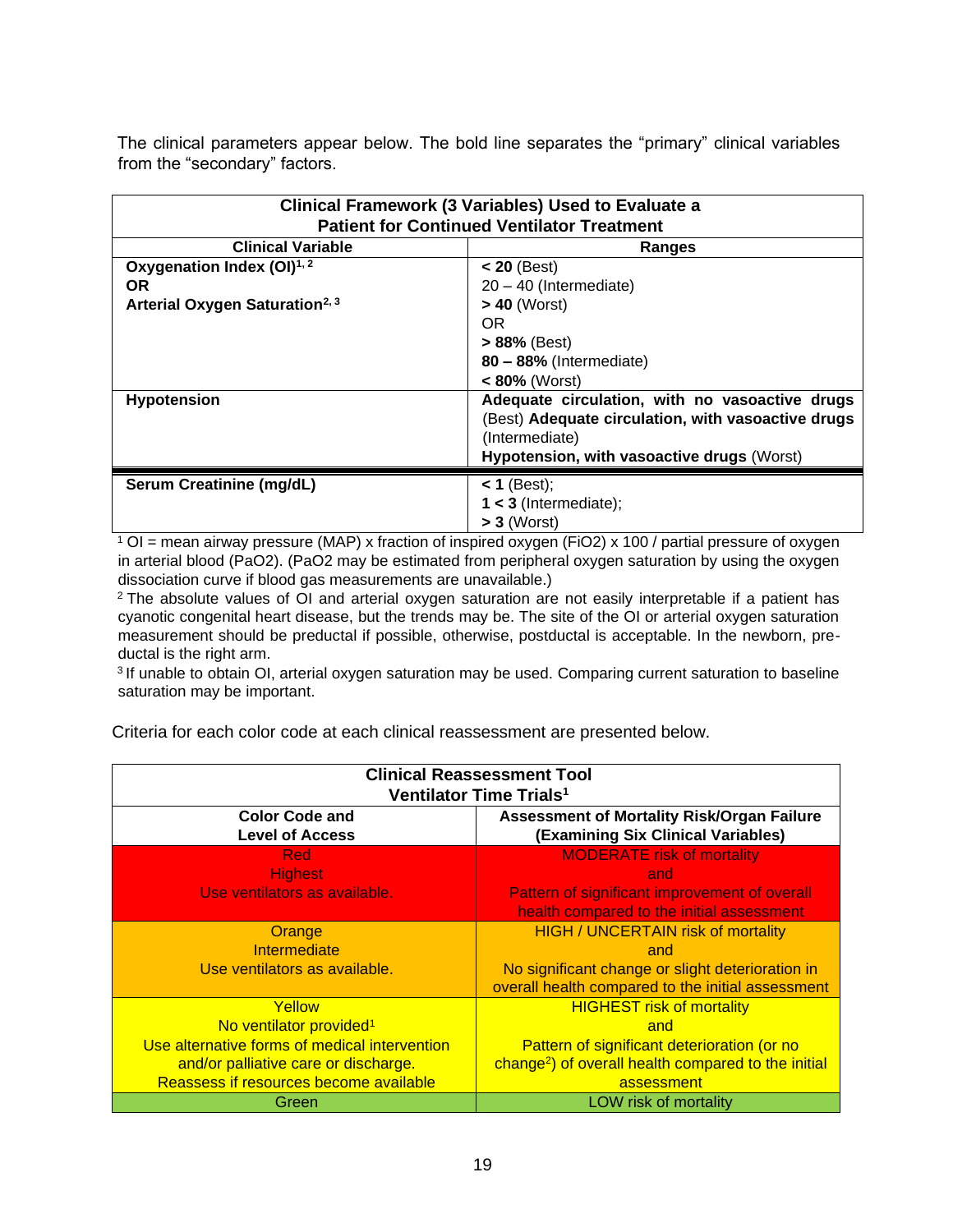| Use alternative forms of medical intervention or | and                              |
|--------------------------------------------------|----------------------------------|
| defer or discharge from protocol                 | No longer ventilator dependent / |
| Reassess as needed                               | Actively weaning from ventilator |

1 If there is another patient in need of a ventilator, this patient would be removed from the ventilator and provided with alternate forms of medical intervention and palliative care. The Clinical Triage Team will make this decision.

2 The patient remains significantly ill.

## **Escalation of care and Extracorporeal Membrane Oxygenation (ECMO) considerations:**

The use of ECMO (where available) will be decided on an individual basis by the Clinical Triage Officer (with input from the Attending Neonatologist and ECMO Director) based on prognosis, suspected duration of ECMO, the availability of personnel and other resources. Patients should have a high estimated likelihood of survival and a predicted ECMO course of less than 10 days as resources allow.

### **Appropriate clinical care of patients who cannot receive critical care:**

Patients who are not eligible for critical care treatment should receive medical care including intensive symptom management and psychosocial support, which includes support of the family. Where available, specialist palliative care teams will be available for consultation. Where palliative care specialists are not available, the treating clinical teams should provide primary palliative care and multi-disciplinary support.

#### **References**

- Interim Pennsylvania; Crisis Standards of Care for Pandemic Guidelines, April 10, 2020, Version 2, Produced in cooperation with Pennsylvania Dept. of Health
- University of Pittsburgh, Department of Critical Care Medicine School of Medicine, April 15, 2020; Allocation of Scarce Critical Care Resources During a Public Health Emergency
- Ventilator Allocation Guidelines; New York State Task Force on Life and the Law, New York Department of Health, November 2015

#### **Appendix 2: Pediatric Ventilator Allocation in Crisis Level Care**

This policy is inclusive of children greater than thirty (30) days of life to the day prior to eighteen (18) years of life (up until, but not including the eighteenth (18<sup>th</sup>) birthday). For children less than thirty (30) days, please refer to the New Jersey State Neonatal Ventilator Resource Allocation in Crisis Level Care appendix.

Absence of categorical exclusion criteria: A central feature of this pediatric appendix, like the overall allocation framework, is that it does not use categorical exclusion criteria to bar individuals from access to critical care services during a public health emergency.

It is important to note that there are some conditions that lead to immediate or near-immediate death despite aggressive therapy. Under these circumstances, clinicians do not provide critical care services (e.g., cardiac arrest unresponsive to appropriate neonatal resuscitation protocols (NRP) or pediatric advanced life support (PALS), intractable shock, etc.). During a public health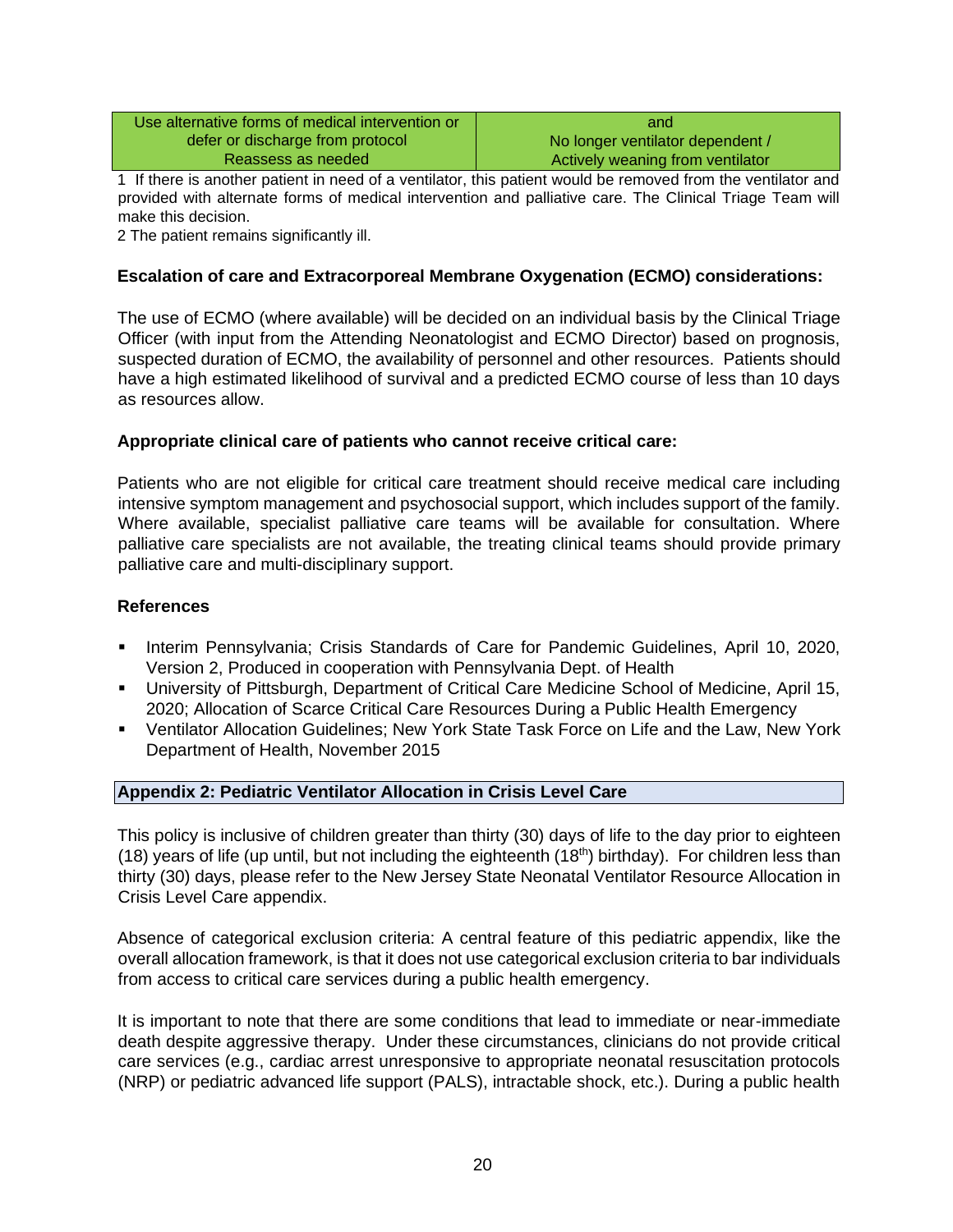emergency, clinicians should still make clinical judgments about the appropriateness of critical care using the same criteria they use during normal clinical practice.

## **Step 1: Pediatric Triage**

### **Ventilator-Dependent Chronic Care Patients**

All pediatric acute care patients who need ventilator therapy, including those currently using a ventilator, are subject to the pediatric clinical protocol. Similar to the adult policy, pediatric patients using personal ventilators in chronic care facilities or at home will continue to utilize those ventilators and those ventilators will not be considered for allocation under this protocol. These patients will not be included in this policy unless they require transfer to an acute care facility and also require a more advanced ventilator, in which case, she/he is evaluated by the same criteria as all other pediatric patients who require a ventilator. Under crisis standards of care, only current clinical needs will be supported and any spare ventilator inventory in reserve will be reallocated for crisis needs.

### **Inclusion in Protocol**

Patients must have at least one of the following inclusion criteria for consideration under the policy:

- 1) Requirement for mechanical ventilator support
	- a. Refractory hypoxemia (SpO2 <0.90 on non-rebreather mask or FiO2 > 0.85)
	- b. Respiratory acidosis (pH < 7.2)
	- c. Clinical evidence of impending respiratory failure
	- d. Inability to protect or maintain airway
- 2) Hypotension \* with clinical evidence of shock\*\*
	- a. Refractory to volume resuscitation
	- b. Requires vasopressor and/or inotropic support

\*Hypotension: Systolic BP: Patients age> 10= <90 mm Hg; Patients 1 year to 10 years old = < 70 + (2 x age in years); Infants  $<$  1 year old =  $<$  60 mmHg; Relative hypotension

\*\* Clinical Evidence of Shock= altered level of consciousness, decreased urine output, or other evidence of end organ failure

Pediatric patients who are more likely to survive with intensive care are prioritized over patients who are less likely to survive with intensive care. Patients who do not have serious comorbid illness(es) are given priority over those who have illnesses that limit their survivability. In addition, the presence of life-limiting comorbid conditions, as determined by the primary care team, is used to characterize patients' longer-term prognosis. Guidelines for assessing these conditions are outlined below.

A majority of the most common pediatric clinical scoring systems require data that are only available *after* a patient has received medical intervention and therefore should not be used to determine prospectively which Pediatric patient would benefit from ventilator therapy. This differs from the adult clinical ventilator allocation protocol, which uses a clinical scoring system, SOFA (Sequential Organ Failure Assessment), to assess mortality risk to determine eligibility and priority for ventilator therapy. In addition, the few systems that could be used at point of triage entry, such as SOFA, have not been validated for triage purposes in children.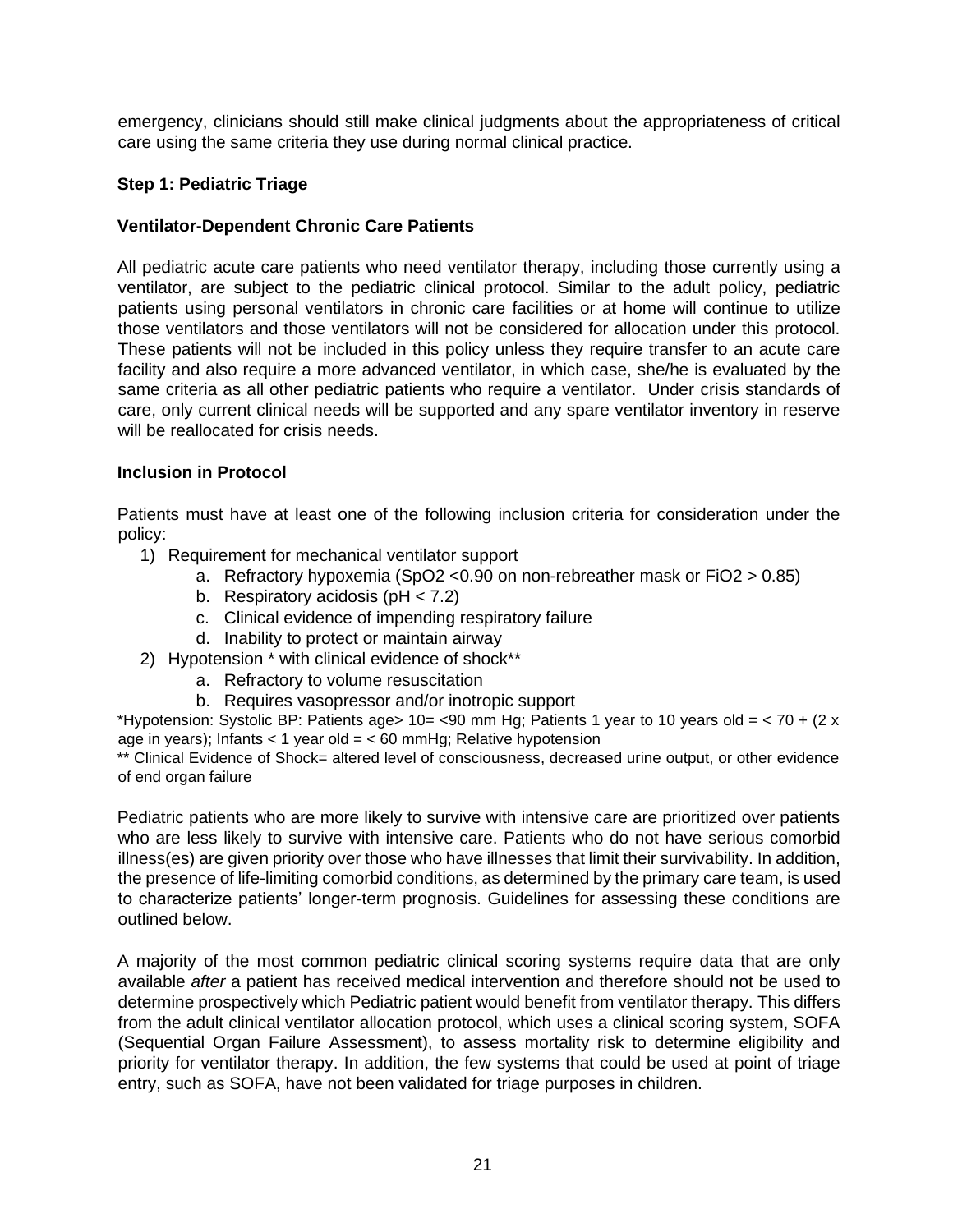Physician clinical judgment consists of a structured decision-making process that carefully considers only specific clinical factors based on available medical evidence and not personal values or subjective judgments, such as quality of life. Although the clinical assessment does not provide a numerical score (unlike the adult protocol that provides a quantitative SOFA score), it offers an organized, rational framework to make allocation decisions in a uniform manner. Ideally, in order to make informed decisions, the attending physician and Clinical Triage team, whose construct and function is defined in the main document, should have experience working with critically ill children.

When assigning a color code (in the classification system described below) to a Pediatric patient, the clinical triage team, as outlined in the main resource allocation document, will consider the patient's acute clinical condition as well as comorbid disease(s), which may result in immediate or near-immediate mortality even with aggressive therapy. A list of significant medical conditions, which would lead to a differentiation of the patient into the yellow category (no ventilator provided), is listed below. Patients who are not triaged to receive ventilation will receive medical care that includes intensive symptom management and psychosocial support to the patient and family. They should be reassessed daily to determine if changes in resource availability or their clinical status warrant provision of critical care services. Where available, specialist palliative care teams will be available for consultation. Where palliative care specialists are not available, the treating clinical teams should provide primary palliative care.

### **Medical Conditions that Contribute to Limitation of Life and/or to Immediate or Near-Immediate Risk of Mortality Even with Aggressive Therapy in a Pediatric Patient**

- 1. Cardiac arrest not responsive to pediatric advanced life support (PALS) interventions within twenty (20) minutes of appropriate resuscitation efforts
- 2. Recurrent cardiac arrest, without interval hemodynamic stability
- 3. Irreversible age-specific hypotension unresponsive to fluid resuscitation and vasopressor therapy
- 4. Traumatic brain injury with no motor response to painful stimulus
- 5. Burns > 91% of body surface area for children less than 2 years of age
- 6. Ranchos Los Amigos score of 4 or below [\(https://www.neuroskills.com/education-and](https://www.neuroskills.com/education-and-resources/rancho-los-amigos-revised/)[resources/rancho-los-amigos-revised/\)](https://www.neuroskills.com/education-and-resources/rancho-los-amigos-revised/)
- 7. Any other conditions resulting in immediate or near-immediate mortality even with aggressive therapy

The primary care team would assign a color code according to the Guide below, based on clinical assessment and the criteria above:

| <b>Mortality Risk Assessment Using Physician Clinical Judgment</b> |                                                     |  |
|--------------------------------------------------------------------|-----------------------------------------------------|--|
| <b>Color Code and</b>                                              | Assessment of Mortality Risk/Organ Failure          |  |
| <b>Level of Access</b>                                             |                                                     |  |
|                                                                    | <b>MODERATE risk of mortality, such as single</b>   |  |
| <b>Red</b>                                                         | organ failure, associated with acute illness/injury |  |
|                                                                    | (including epidemiology of the disease, if          |  |
| <b>Highest</b>                                                     | known)                                              |  |
|                                                                    | and                                                 |  |
| Use ventilators as available                                       |                                                     |  |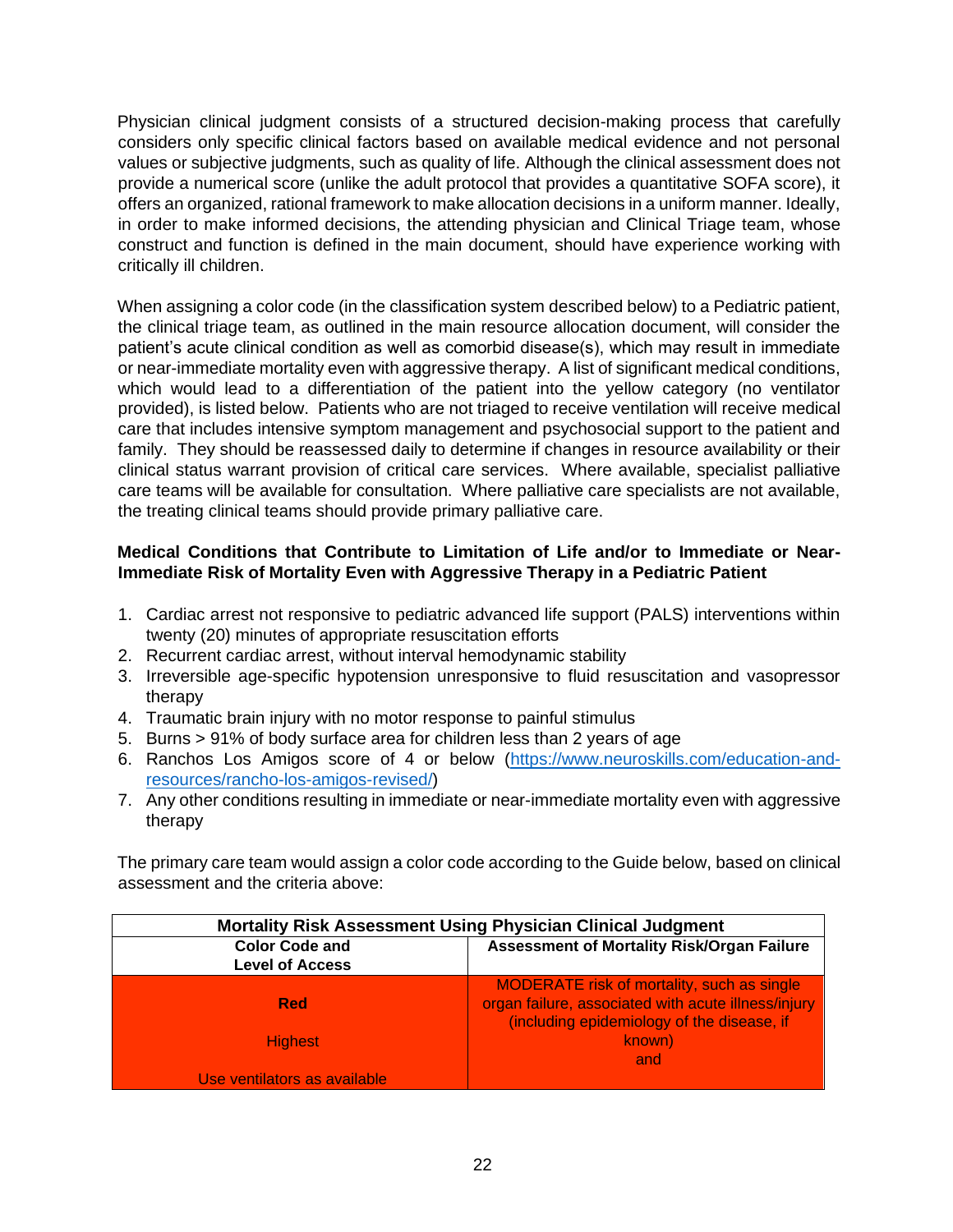|                                                                                      | NO severe chronic comorbidity likely to worsen<br>mortality risk or duration of ventilator treatment<br>beyond that typical for the acute illness/injury                      |
|--------------------------------------------------------------------------------------|-------------------------------------------------------------------------------------------------------------------------------------------------------------------------------|
| <b>Orange</b>                                                                        | <b>HIGH/UNCERTAIN risk of mortality associated</b><br>with acute illness/injury (including epidemiology<br>of the disease, if known)                                          |
| Intermediate                                                                         | and                                                                                                                                                                           |
| Use ventilators as available                                                         | <b>Presence of MODERATE chronic comorbidity</b><br>likely to worsen mortality risk or duration of<br>ventilator treatment beyond that typical for the<br>acute illness/injury |
| Yellow                                                                               | <b>HIGHEST risk of mortality associated with acute</b><br>illness/injury (including epidemiology of the<br>disease, if known)<br>and                                          |
| No ventilator provided                                                               | <b>Presence of SEVERE chronic comorbidity likely</b>                                                                                                                          |
| Use alternative forms of medical intervention<br>and/or palliative care or discharge | to worsen mortality risk or duration of ventilator<br>treatment beyond that typical for the acute<br>illness/injury                                                           |
| Reassess if ventilators become available                                             |                                                                                                                                                                               |

#### **Considerations and Approach in Clinical Reassessment for the Provision of Critical Care Services**

The considerations and approaches for pediatric patients should follow those of adult patients as outlined in the main New Jersey Department of Health Allocation of Scare Critical Care Resources During a Public Health Emergency document. Appeals will occur in alignment with the main resource allocation document.

### **Step 2: Clinical Reassessment**

In alignment with Step 2 of the main resource allocation document, the CMO or Chair of Pediatrics, or their designee, will make daily determinations of resource management and the need for ongoing triage and clinical reassessment of ventilated patients. These determinations will be made based on real-time knowledge of the degree of scarcity of the critical care resources, as well as information about the predicted volume of new cases that will be presenting for care over the near-term (several days). Pediatric patients will be examined for organ failure/mortality risk based on the six clinical variables described below. The decision whether to continue ventilator therapy for a patient is dependent on the trend of their health data from the clinical perspective as well as consideration of daily resource management. Reassessment decisions are made based on several factors including: (1) the overall prognosis estimated by the patient's clinical parameters, which is indicative of mortality risk including the presence (or likelihood ), severity, and number of acute organ failures; (2) the magnitude of improvement or deterioration of overall health, which provides additional information about the likelihood of survival with ventilator therapy; and, (3) availability of critical care resources discussed above.

The clinical triage team evaluates the ongoing clinical measures and data trends of a patient's health condition from the clinical perspective and assigns a color code (red, orange, yellow, or green) to the patient. It is possible that a patient may exhibit better outcomes for some clinical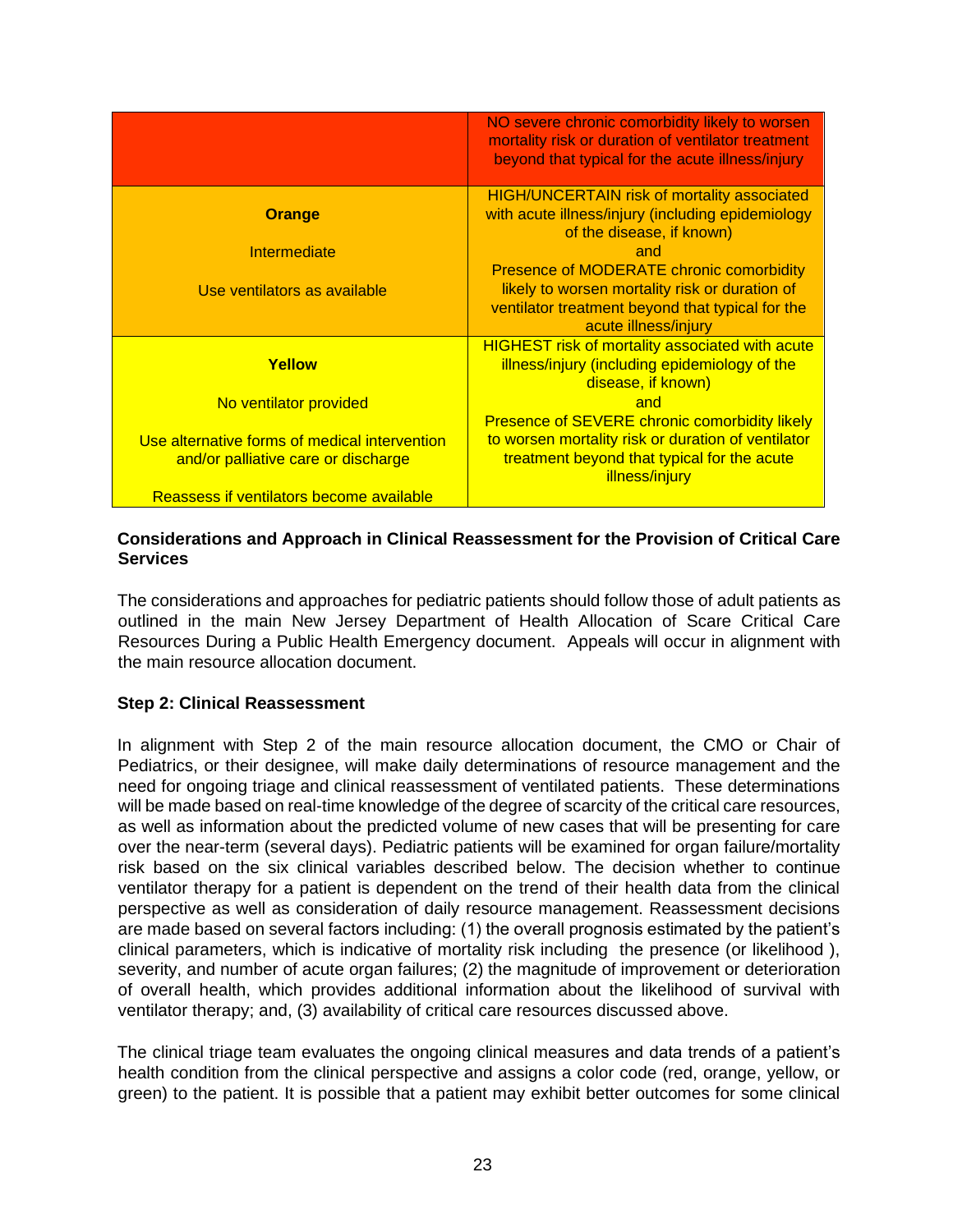variables, but not for others. In this situation, the physician should place more weight on the health data trends from the OI/arterial oxygen saturation percentages, hypotension, and Glasgow Coma Scale Score factors (see below) because these are stronger predictors of mortality risk. It should be noted that the other clinical factors (whole blood/serum lactate, serum creatinine, or serum bilirubin/scleral icterus levels), which reveal whether a patient is experiencing multiple organ failure, while useful, should *never* be the *sole* reason to justify a triage decision involving withdrawing mechanical ventilation. The latter three variables may be more useful when deciding whether a patient who is eligible for continued ventilator therapy should be placed into the red or yellow color categories.

The clinical parameters appear below. The bold line separates the "primary" clinical variables from the "secondary" factors.

| <b>Clinical Framework (Six Variables) Used to Evaluate a</b> |                                                                          |  |  |
|--------------------------------------------------------------|--------------------------------------------------------------------------|--|--|
| <b>Patient for Continued Ventilator Treatment</b>            |                                                                          |  |  |
| <b>Clinical Variable</b>                                     | Ranges                                                                   |  |  |
| Oxygenation Index (OI) <sup>1,2</sup>                        | $< 20$ (Best)                                                            |  |  |
| <b>OR</b>                                                    | 20 - 40 (Intermediate)                                                   |  |  |
| Arterial Oxygen Saturation <sup>2, 3</sup>                   | $> 40$ (Worst)                                                           |  |  |
|                                                              | <b>OR</b>                                                                |  |  |
|                                                              | > 88% (Best)                                                             |  |  |
|                                                              | 80 - 88% (Intermediate)                                                  |  |  |
|                                                              | $< 80\%$ (Worst)                                                         |  |  |
| <b>Hypotension</b>                                           | Adequate circulation, with no vasoactive drugs                           |  |  |
|                                                              | (Best) Adequate circulation, with vasoactive                             |  |  |
|                                                              | drugs (Intermediate)                                                     |  |  |
|                                                              | Hypotension, with vasoactive drugs (Worst)                               |  |  |
| <b>Glasgow Coma Scale Score4</b>                             | $> 8$ (Best)                                                             |  |  |
| (See Appendix 2 to calculate)                                | $6 - 8$ (Intermediate)                                                   |  |  |
|                                                              | $< 6$ (Worst)                                                            |  |  |
|                                                              |                                                                          |  |  |
|                                                              |                                                                          |  |  |
| <b>Whole</b><br><b>Blood/Serum</b><br>(mmol/L)<br>Lactate    | $<$ 3 (Best)                                                             |  |  |
| (consistently use same measurement)                          | 3-8 (Intermediate)                                                       |  |  |
|                                                              | $> 8$ (Worst)                                                            |  |  |
| Serum Creatinine (mg/dL)                                     | < 1 year: < $0.6$ (Best); $0.6 - 1.2$ (Intermediate); > $1.2$<br>(Worst) |  |  |
|                                                              | 1-12 years: < 0.7 (Best); $0.7 - 2.0$ (Intermediate); >                  |  |  |
|                                                              | $2.0$ (Worst)                                                            |  |  |
|                                                              | $> 12$ years: < 1.0 (Best); $1.0 - 3.0$ (Intermediate); >                |  |  |
|                                                              | <b>3.0 (Worst)</b>                                                       |  |  |
| Serum Bilirubin (mg/dL)                                      | $<$ 3 (Best)                                                             |  |  |
| <b>OR</b>                                                    | 3-6 (Intermediate)                                                       |  |  |
| Scleral icterus <sup>5</sup>                                 | $> 6$ (Worst)                                                            |  |  |
|                                                              | <b>OR</b>                                                                |  |  |
|                                                              | No scleral icterus (Best)                                                |  |  |
|                                                              | Scleral icterus (Intermediate)                                           |  |  |

<sup>1</sup> OI = mean airway pressure (MAP) x fraction of inspired oxygen (FiO2) x 100 / partial pressure of oxygen in arterial blood (PaO2). (PaO2 may be estimated from peripheral oxygen saturation by using the oxygen dissociation curve if blood gas measurements are unavailable.)

<sup>2</sup> The absolute values of OI and arterial oxygen saturation are not easily interpretable if a patient has cyanotic congenital heart disease, but the trends may be. The site of the OI or arterial oxygen saturation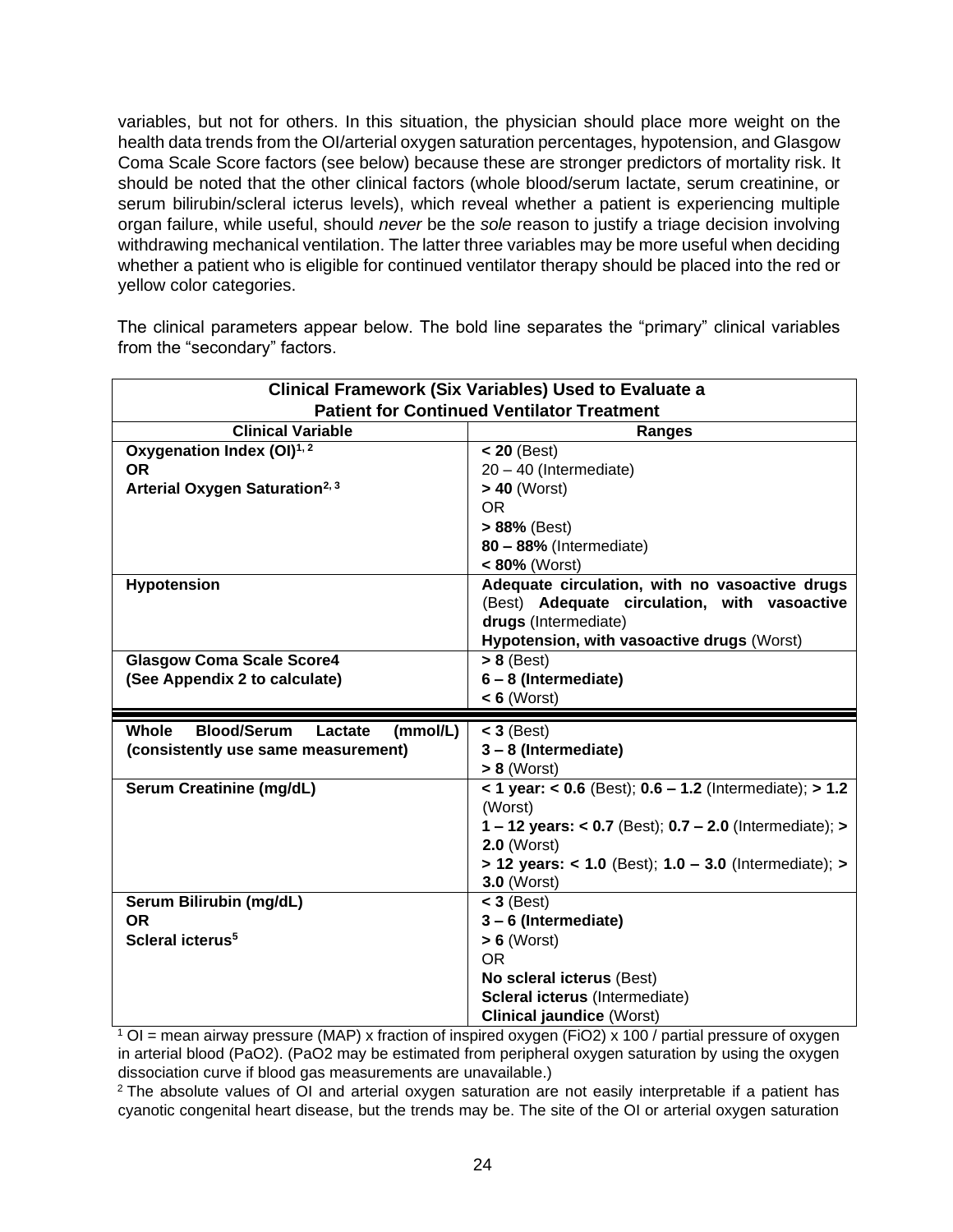measurement should be preductal if possible, otherwise, postductal is acceptable. In the newborn, preductal is the right arm.

<sup>3</sup> If unable to obtain OI, arterial oxygen saturation may be used. Comparing current saturation to baseline saturation may be important.

| <b>Clinical Reassessment Tool</b>                |                                                                 |  |  |
|--------------------------------------------------|-----------------------------------------------------------------|--|--|
| Ventilator Time Trials <sup>1</sup>              |                                                                 |  |  |
| <b>Color Code and</b>                            | <b>Assessment of Mortality Risk/Organ Failure</b>               |  |  |
| <b>Level of Access</b>                           | (Examining Six Clinical Variables)                              |  |  |
| <b>Red</b>                                       | <b>MODERATE risk of mortality</b>                               |  |  |
| <b>Highest</b>                                   | and                                                             |  |  |
| Use ventilators as available.                    | Pattern of significant improvement of overall                   |  |  |
|                                                  | health compared to the initial assessment                       |  |  |
| <b>Orange</b>                                    | <b>HIGH / UNCERTAIN risk of mortality</b>                       |  |  |
| Intermediate                                     | and                                                             |  |  |
| Use ventilators as available.                    | No significant change or slight deterioration in                |  |  |
|                                                  | overall health compared to the initial assessment               |  |  |
| Yellow                                           | <b>HIGHEST risk of mortality</b>                                |  |  |
| No ventilator provided <sup>1</sup>              | and                                                             |  |  |
| Use alternative forms of medical intervention    | Pattern of significant deterioration (or no                     |  |  |
| and/or palliative care or discharge.             | change <sup>2</sup> ) of overall health compared to the initial |  |  |
| Reassess if resources become available           | assessment                                                      |  |  |
| Green                                            | LOW risk of mortality                                           |  |  |
| Use alternative forms of medical intervention or | and                                                             |  |  |
| defer or discharge from protocol                 | No longer ventilator dependent /                                |  |  |
| Reassess as needed                               | Actively weaning from ventilator                                |  |  |

Criteria for each color code at each clinical reassessment are presented below.

1 If there is another patient in need of a ventilator, this patient would be removed from the ventilator and provided with alternate forms of medical intervention and palliative care. The Clinical Triage Team will make this decision.

<sup>2</sup>The patient remains significantly ill.

#### **Escalation of care and Extracorporeal Membrane Oxygenation (ECMO) considerations:**

The use of ECMO (where available) will be decided on an individual basis by the Clinical Triage Officer (with input from the Attending Neonatologist and ECMO Director) based on prognosis, suspected duration of ECMO, the availability of personnel and other resources. Patients should have a high estimated likelihood of survival and a predicted ECMO course of less than 10 days as resources allow.

#### **Appropriate clinical care of patients who cannot receive critical care:**

Patients who are not eligible for critical care treatment should receive medical care including intensive symptom management and psychosocial support, which includes support of the family. Where available, specialist palliative care teams will be available for consultation. Where palliative care specialists are not available, the treating clinical teams should provide primary palliative care and multi-disciplinary support.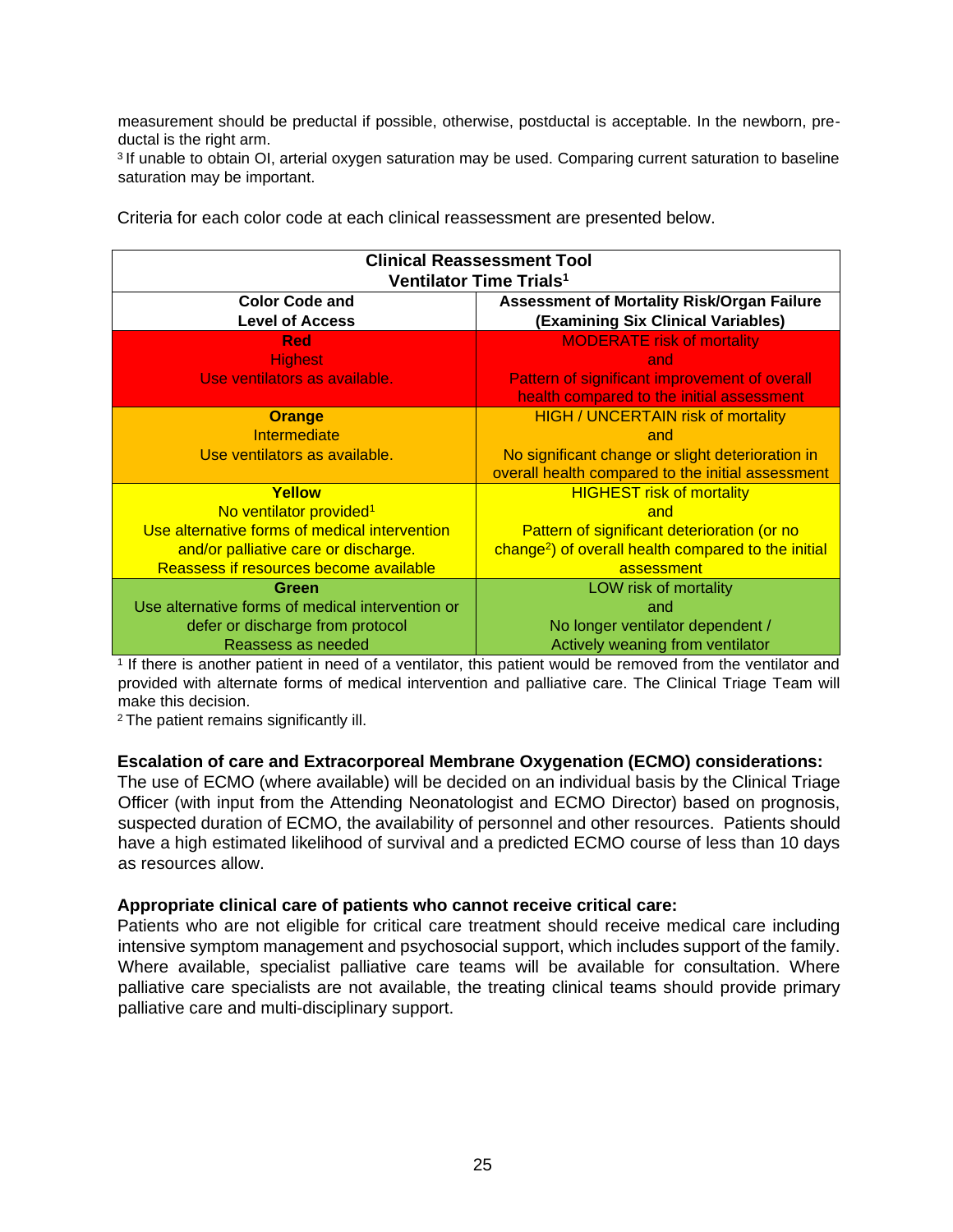## **Additional Clinical Resources for Time Trials (Step 3) Glasgow Coma Scale**

| <b>Criteria</b>                                        | <b>Pediatric Patients</b>       | <b>Score</b> | <b>Criteria Score</b> |
|--------------------------------------------------------|---------------------------------|--------------|-----------------------|
| <b>Best Eye Response</b>                               | No eye opening                  |              |                       |
| $(1 - 4)$                                              | Eye opens to painful stimulus   | 2            |                       |
|                                                        | Eye opens to verbal command     | 3            |                       |
|                                                        | Eyes open spontaneously         | 4            |                       |
| <b>Best Verbal Response</b>                            | No verbal response              |              |                       |
| $(1 - 5)$                                              | Incomprehensible sounds         | 2            |                       |
|                                                        | Inappropriate words             | 3            |                       |
|                                                        | Confused                        | 4            |                       |
|                                                        | Oriented                        | 5            |                       |
| <b>Best Motor Response</b>                             | No motor response               |              |                       |
| $(1 - 6)$                                              | Extension to painful stimulus   | 2            |                       |
|                                                        | Flexion to painful stimulus     | 3            |                       |
|                                                        | Withdraws from painful stimulus | 4            |                       |
|                                                        | Localizes to painful stimulus   | 5            |                       |
|                                                        | Obeys commands                  | 6            |                       |
| Total Score (add three subscores, range from 3 to 15): |                                 |              |                       |

## **References**

- Interim Pennsylvania; Crisis Standards of Care for Pandemic Guidelines, April 10, 2020, Version 2, Produced in cooperation with Pennsylvania Dept. of Health
- University of Pittsburgh, Department of Critical Care Medicine School of Medicine, April 15, 2020; Allocation of Scarce Critical Care Resources During a Public Health Emergency
- Ventilator Allocation Guidelines; New York State Task Force on Life and the Law, New York Department of Health, November 2015

## **Appendix 3: New Jersey Department of Health COVID-19 Professional Advisory Committee**

This policy was prepared and revised over a three-month period by the New Jersey Department of Health COVID-19 Professional Advisory Committee (PAC), with input provided through meetings of the PAC Health Equity Subcommittee. Feedback was also obtained from the Medical Society of New Jersey Bioethics Committee, constituents, and legislators. The policy is adapted from a revised policy developed by the University of Pittsburgh, includes some different and additional content, and is in line with policies enacted in other jurisdictions.

## **NJDOH COVID-19 Professional Advisory Committee** (as of summer 2020)

- Judith M. Persichilli, RN, BSN, MA, Commissioner, New Jersey Department of Health
- **Eddy Bresnitz, MD, MSCE, FACP NJ DOH Medical Advisor and Professional Advisory** Committee Chair; former NJDOH Deputy Commissioner and State Epidemiologist; Adjunct Professor of Epidemiology, Rutgers University School of Public Health
- Hon. Paul W. Armstrong, J.S.C. (Ret.), MA, JD, LLM, Senior Policy Fellow and Judge in Residence, Program in Health Administration, Edward J. Bloustein School of Planning and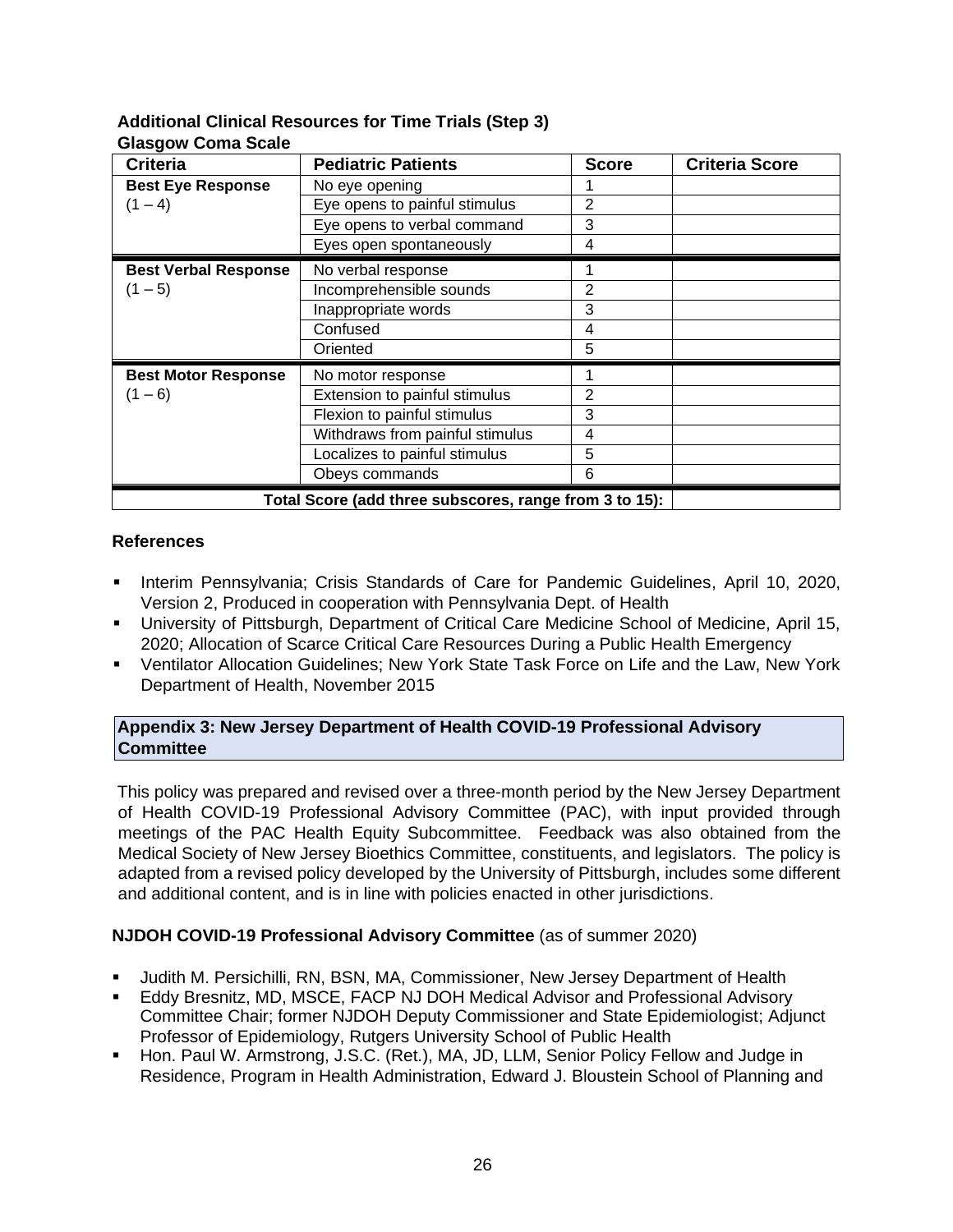Public Policy, Rutgers University and former Chairman of the New Jersey Bioethics Commission and the Governor's Council on AIDS.

- Cathleen Bennett, JD, MA, President and Chief Executive Officer, New Jersey Hospital Association; former NJDOH Commissioner
- **Lawrence Downs, JD, Chief Executive Officer, Medical Society of New Jersey**
- Margaret C. Fisher, MD, Infectious Disease Specialist, RWJBarnabas Health and Chair, Department of Pediatrics and Medical Director, The Unterberg Children's Hospital at Monmouth Medical Center, RWJBarnabas Health; Clinical Professor of Pediatrics, Rutgers University Robert Wood Johnson Medical School
- Robert C. Garrett, MHA, FACHE, Chief Executive Officer, Hackensack Meridian Health
- Brian Gragnolati, MBA, President and CEO at Atlantic Health System Immediate Past Chair, American Hospital Association
- Fred M. Jacobs, MD, JD, Executive Vice President, St. George's University, former Executive Vice President for Medical Affairs, Saint Barnabas Health Care System, former Commissioner, NJ Dept. Of Health and Senior Services
- Marc J. Levine, MD, President of Medical Society of New Jersey; President of Eastern Orthopaedic Association; Clinical Assistant Professor, Rutgers New Jersey Medical School; and Director Spine Surgery Program Robert Wood Johnson University Hospital/Hamilton
- **Mary O'Dowd, MPH, Executive Director of Health Systems and Population, Rutgers** Biomedical Health Sciences, Rutgers, The State University of New Jersey; former NJDOH **Commissioner**
- **E** Barry H. Ostrowsky, JD, President and Chief Executive Officer, RWJBarnabas Health
- **Annette Reboli, MD, Professor of Medicine and Dean, Cooper Medical School of Rowan University**
- Judith E. Schmidt, MSN, DHA (c), RN, Chief Executive Office New Jersey State Nurses Association
- Marc M. Seelagy, MD, Pulmonologist, Allergy & Pulmonary Associates, P.A.; Medical Director of Critical Care Medicine, St. Francis Medical Center; and Medical Director of the Sleep Disorders Program, St. Francis Medical Center
- **■** Michael E. Shapiro, MD, FACS, Associate Professor of Surgery, Rutgers University, New Jersey Medical School; Chair, Bioethics Committee, University Hospital
- Kevin J. Slavin, MHA, President and Chief Executive Officer, St. Joseph's Health; Chair of the Board of Trustees, New Jersey Hospital Association

# **Health Equity Subcommittee of the NJDOH COVID-19 PAC** (as of summer 2020)

- Judith M. Persichilli, RN, BSN, MA, Commissioner, New Jersey Department of Health
- **E** Michael E. Shapiro, MD, FACS, Associate Professor of Surgery, Rutgers University New Jersey Medical School; Chair, Bioethics Committee, University Hospital; and NJDOH PAC Health Equity Subcommittee Chair
- Fred M. Jacobs, MD, JD, Executive Vice President, St. George's University; former Executive Vice President for Medical Affairs, Saint Barnabas Health Care System; former Commissioner, NJ Dept. Of Health and Senior Services; and NJDOH PAC Health Equity Subcommittee Vice Chair
- Hon. Paul W. Armstrong, J.S.C. (Ret.), MA, JD, LLM, Senior Policy Fellow and Judge in Residence, Program in Health Administration, Edward J. Bloustein School of Planning and Public Policy, Rutgers University and former Chairman of the New Jersey Bioethics Commission and the Governor's Council on AIDS.
- Charletta A. Ayers, MD, MPH, Associate Professor, Vice Chair, Department of Obstetrics, Gynecology & Reproductive Sciences, Rutgers Robert Wood Johnson Medical School